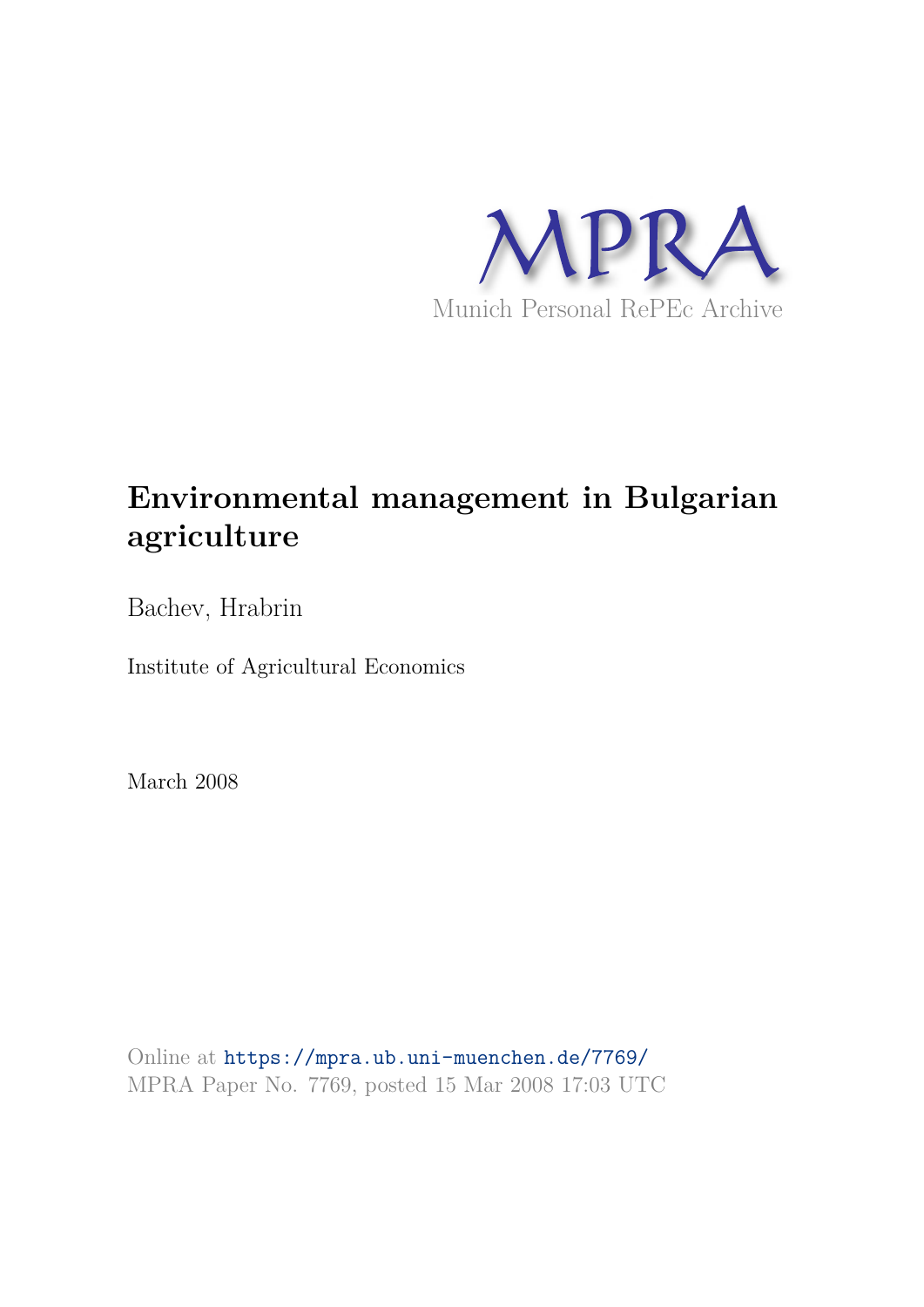## **Environmental Management in Bulgarian Agriculture**

## *Hrabrin Bachev<sup>1</sup> Institute of Agricultural Economics, Sofia, Bulgaria*

#### **Abstract**

This paper presents a new framework for analysis and improvement of environmental management based on the achievements of the New Institutional and Transaction Costs Economics. Following that new framework we first, identify the major environmental problems and risks in Bulgarian agriculture. Next, we access efficiency of market, private and public modes of environmental management employed in the sector. And finally, we give prospects and major challenges of environmental management in conditions of EU Common Agricultural Policy implementation.

Our analysis shows that post-communist transition of Bulgarian agriculture has changed the state of the environment and brought some new challenges such as: degradation and contamination of farmland, pollution of surface and ground waters, loss of biodiversity, significant greenhouse gas emissions etc. Badly defined and enforced environmental rights, prolonged process of privatization of agrarian resources, carrying out farming in structures not motivating in long-term investment, low appropriability of certain environmental rights and high uncertainty and assets specificity of environment related transactions, all these factors have been responsible for failure of market and private modes of environmental management. The strong needs for a public intervention have not been met by an effective government, community, international assistance etc. intervention. Consequently agrarian sustainability has been severely compromised.

The assessment of likely impact of EU CAP implementation under "Bulgarian" conditions indicates that the main beneficiary of various new support measures will be the biggest operators. Income, technological and environmental discrepancy between different farms, sub-sectors and regions will be further enhanced. Our analysis has been also supported by field survey data from different type dairy farms from two major milk producing regions of the country. We have found out that a great number of farms have no sufficient capacity for adaptation to new EU requirements for the dairy sector. The bulk of milk producers expect no positive impact of CAP measures on their income, volume and technology of production, investment level, product quality, access to public programs, improvement of environmental care, improvement of animal welfare, development of infrastructure, possibilities for new income generation, and social status of farm households.

**Key words:** environmental management; market, private and public governance; agrarian transition; CAP implementation; governing agrarian sustainability; comparative institutional analysis; transaction costs; Bulgaria

<sup>&</sup>lt;sup>1</sup> Correspondence should be addressed to Hrabrin Bachev, Institute of Agricultural Economics, 125 Tzarigradso Shosse Blvd. Block 1, 1113 Sofia, Bulgaria; e-mail: hbachev@yahoo.com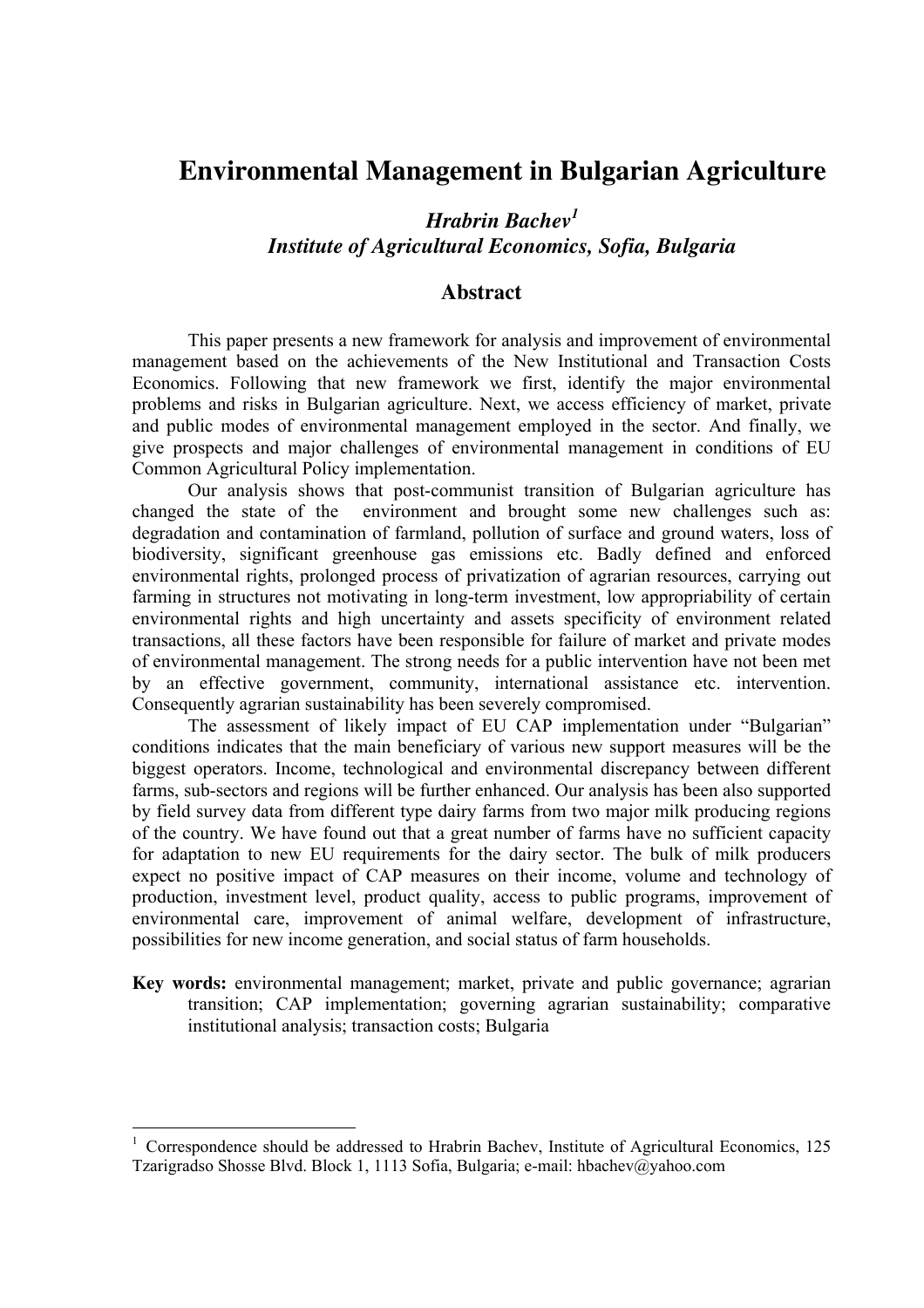#### **Introduction**

Environmental management is one of the important aspects of sustainable agrarian development. It is increasingly a hot topic of interest of policy makers, academicians, agrarian and rural agents, business community, interests groups, and final consumers. There have been a number of studies on specific environmental problems in transitional countries from Central and East Europe (Gatzweiler and Hagedorn, 2003; Sumelius, 2000) including Bulgaria (Bentcheva and Georgiev, 1999). With few exceptions (Bachev 2008) there are no comprehensive studies on up to date environmental problems and risks in Bulgarian agriculture, and specific modes of environmental governance applied during transition and EU integration, and likely prospects of modernization of environmental management in conditions of EU membership.

In this paper we incorporate a new developing interdisciplinary methodology of the New Institutional and Transaction Costs Economics based on the contributions of Coase (1960), Furuboth and Richter (1998), North (1990), and Williamson (1996). Comparative institutional analysis is employed to evaluate potential of diverse governing modes to deal with environmental problems and risks, protect absolute and contracted eco-rights, stimulate eco-investment, intensify and coordinate eco-activities etc. *Firstly,* we present a new framework for analysis and improvement of environmental management; *next,* we identify the major environmental problems and risks in Bulgarian agriculture; *third,* we access efficiency of market, private and public modes of environmental management employed in the sector; and *finally,* we give prospects and major challenges of environmental management in conditions of EU CAP implementation.

#### **Framework of analysis**

*Environmental management* means governance of environment preservation and environment improvement activities of various agents. It requires a system of coordination and stimulation of eco-actions at different levels – individual, group, community, regional, national, and more often transnational and global. The environmental preservation and improvement could be achieved through a range of market, private, collective, public and hybrid modes of governance. Efficiency of individual modes of management is quite different in the specific institutional and natural environment of each community, industry, region, and country. On the other hand, depending on the particular form(s) of governance individual societies achieve quite unlike results in environmental conservation and enhancement ("governance matters").

*The New Institutional and Transaction Costs Economics* gives a new insight on the comparative efficiency of divers market, private, public and mix modes of governance, and their potential to deal with various environmental problems and risks (Bachev, 2004; Bachev, 2007a). It requires embracing all modes of governance affecting individuals "environmental" behavior including:

– *institutional environment* ("rules of the game") – that is the distribution of rights between individuals, groups, communities, and generations, and the system(s) of enforcement of these rights. Diverse rights could be defined by formal and/or informal rules (laws, tradition, culture, religion, ideological and ethical norms), and enforced by the state, convention, community pressure, trust, or self-enforcement;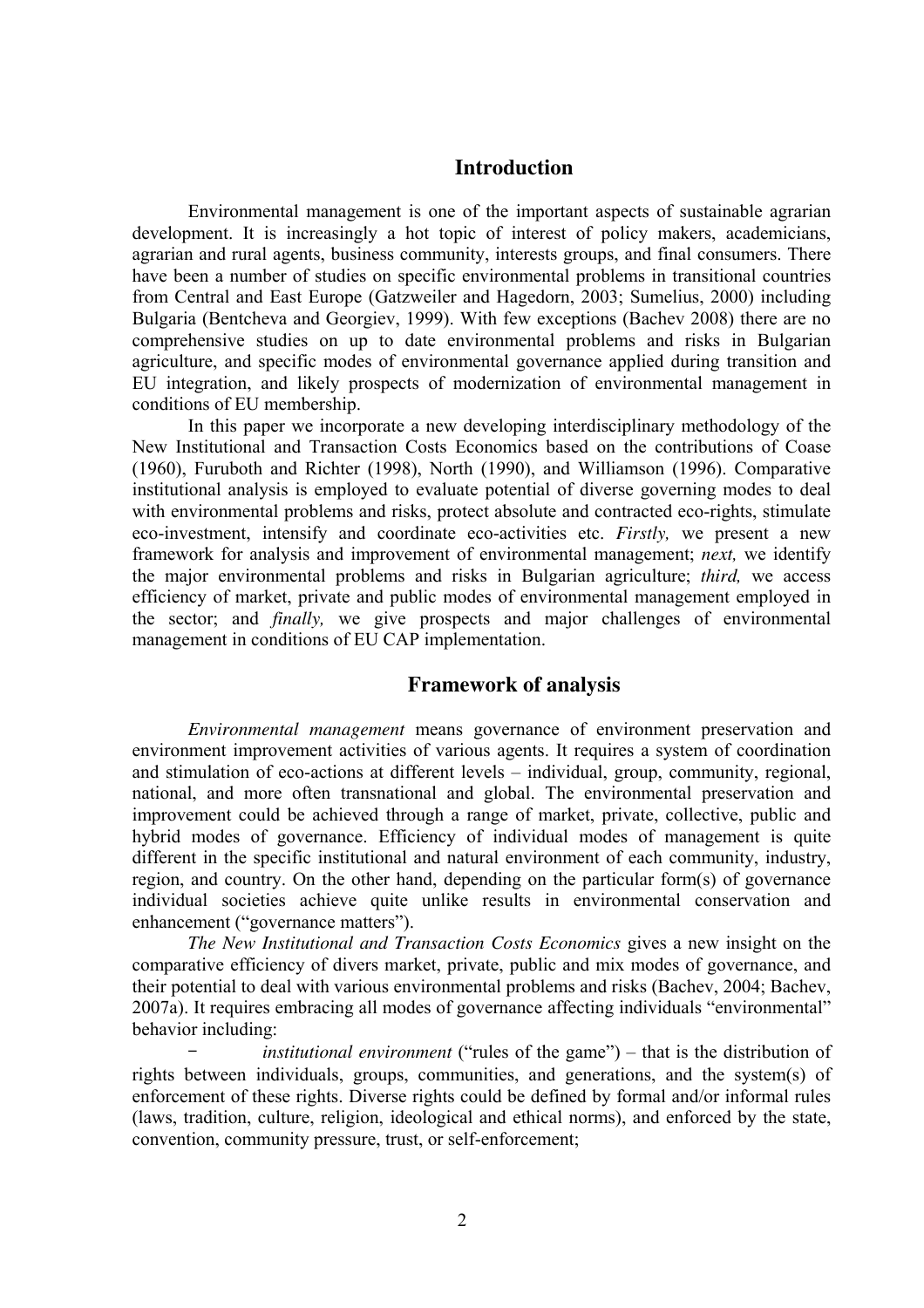– *market modes* – those are various decentralized initiatives governed by the free market price movements and market competition (e.g. production and trade of organic products and origins, system of fair-trade etc.);

– *private modes* ("private order") – those are diverse private initiatives, and specially designed contractual and organizational arrangements governing bilateral or multilateral relationships between private agents (e.g. voluntary individual or collective actions, codes of professional behavior, environmental contracts, eco cooperatives etc.);

– *public modes* ("public order") – these are various forms of a third-party public (Government, community, international) intervention in market and private sectors such as public regulation, taxation, public assistance, public funding, public provision etc;

– *hybrid forms* – some mixture combining features of market and/or private and/or public governance (e.g. state certifies organic producers and enforces organic standards and thus intensifies development of organic markets).

Generally organization of (any) environmental activity could be managed through a variety of *alternative* modes. For instance, "supply of environmental preservation service" could be a part of the main activity or a specialized activity of a farm and governed as: a voluntary activity of a farmer; though private contracts of the farmer with interested or affected agents; though interlinked contract between farmer and a supplier/buyer; though a cooperation (collective action) with other farmers and agents; though a (free) market or assisted by a third party (certifying and controlling agent) trade with special eco-products; though a public eco-contract specifying farmer's obligations and compensation; though a public order (regulation, taxation, quota); within a hierarchical public agency, or by a hybrid form. Furthermore, such actions could be carried out as a charity, non-for-profit, profit-making, or compulsory (mandated by the state or another authority) activity.

Efficiency of various governing modes is quite different since they have unlike comparative advantages and command different costs. *Free market* has big coordination and incentive advantages ("invisible hand", "power of competition"), and provides "unlimited" opportunities to benefit from specialization and exchange. However, market governance could be associated with high costs (risks) due to the big uncertainty, great possibility of opportunistic behavior, high unilateral dependency of assets, and/or low appropriability of certain rights. *The special contract form* permits better coordination, safeguard of investment, and intensification of exchange. However, it may require significant costs for specification of contract provisions, adjustments with constant changes in conditions, enforcement and disputing of negotiated terms etc. *The internal (ownership) organization* allows a greater flexibility and control of activity (direct coordination, adaptation, enforcement, and dispute resolution by a fiat). However, mitigation of most environmental problems requires extension of internal mode beyond family boundaries, and that usually commands significant costs for initiation, development, and current management (collective decision making, control of opportunism of the members of coalition, supervision and motivation of hired labor etc.).

Thus we have to access the *specific coordinating, stimulating, enforcing etc. features*  of each governing mode taking into account related *transaction costs.* The positive transaction costs are associated with any form of governance and represent the costs for protection and exchange of property rights. If property rights were *well-defined* and transaction costs were *zero* then an effective environmental management would be done through *any* form of governance – free market, private organization, collective decision making, or a nationwide hierarchy (single private or state company). Then basic environmental rights would be easily protected and all information for optimization of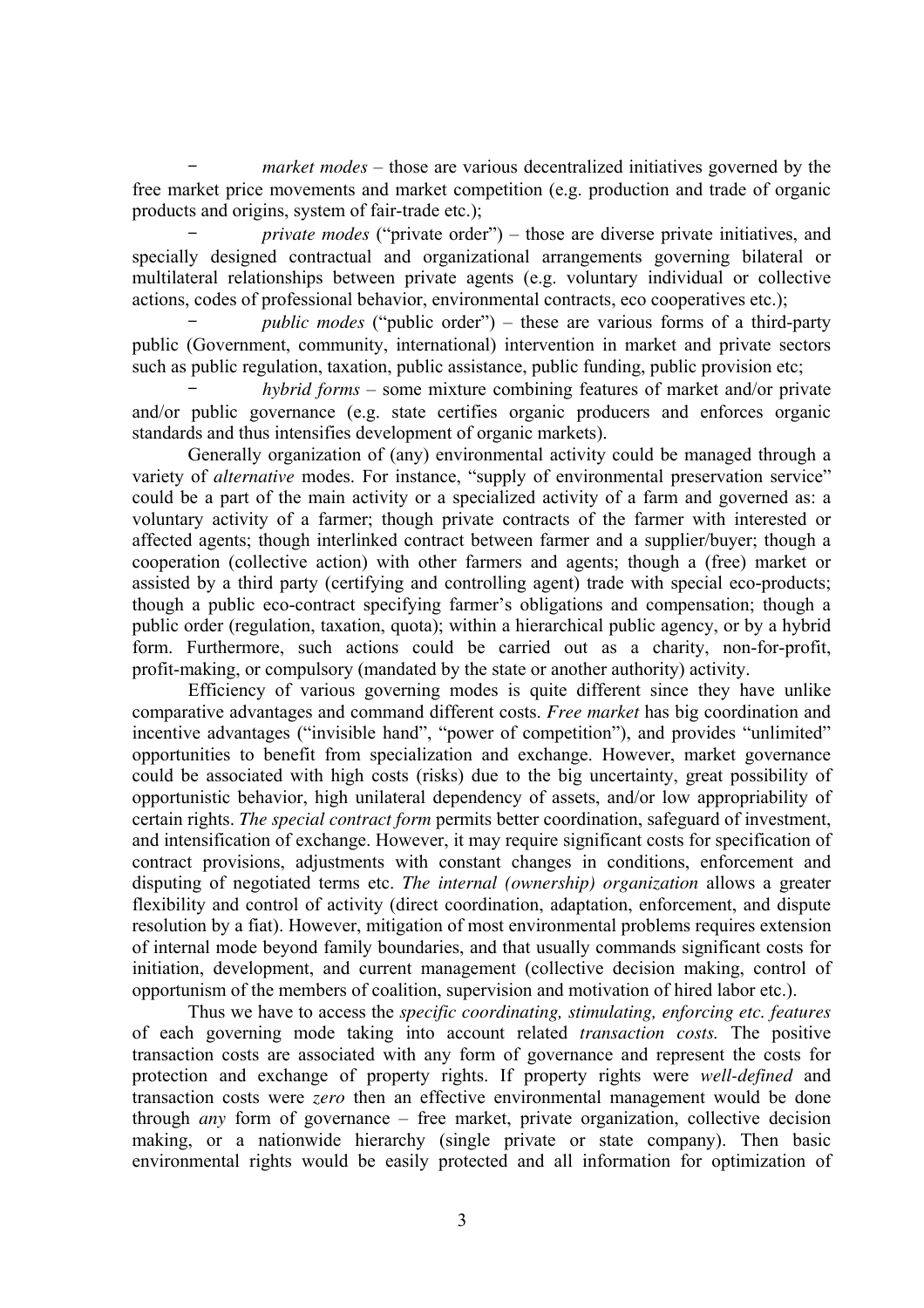resources (new eco-demand, available technologies etc.) costlessly obtained. In such a situation individuals would costlessly exchange (trade) rights they posses in their mutual benefit until exhausting the potential for sustainable development (maximum growth in productivity, maximum conservation and improvement of environment etc.). However, when property rights are not well defined and/or transaction costs are significant, then the specific structure of (environmental) management is crucial for the effective allocation of resources. Accordingly the *comparative institutional analysis* becomes an important tool for understanding and improvement of dominating system of governance.

Defining the comparative level of transaction costs is a key for accessing the efficiency (potential, limits) of different modes of governance. The rational economic agents will tend to use and/or invent such mode(s) of governance of their activities which is the *most efficient* in the specific institutional, economic and natural environment, and have the lowest costs comparing to all feasible alternatives (Williamson, 1996). The analysis is to focus on the *comparative* potential of available governing modes to economize on *total* (production *and* transaction) costs as well as identification of *critical factors* of transaction costs – *institutional*, *behavioral* (agents bounded rationally, tendency for opportunism, risk aversion), *dimensional* (frequency, uncertainty, assets specificity, and appropriability of transactions), *technological etc*. Furthermore, the dominating ("efficient") modes of governing of agrarian activities will contribute to a different extend to sustainable (including environmental) development (Bachev, 2004). Therefore, any deficiencies in that respect are to be identified.

*Persistence of serious environmental problems is a credible indicator that an effective system of environmental governance is not put in place.* It shows that needed environmental preservation activity is not carried at effective (socially desirable) scale<sup>2</sup>. That is why a first step in the analysis and the improvement of environmental management is the identification of existing environmental problems and risks (Figure 1). Modern science offers very precise methods both to:

- detect various environmental problems and risks associated with agriculture, and

- improve farming practices in order to mitigate environmental hazards caused by agriculture and other (man-made or natural) factors.

*Secondly,* we have to identify the spectrum of specific (market, private, public and hybrid) modes of governance employed in farming, and access the extend they are contributing to effective environmental management, and identify the major institutional, behavioral, transaction costs etc. factors for their "eco-failures". At this stage we also have to estimate the potential of existing and other feasible governing structures to deal with *emerging* environmental problems and risks.

*Next*, serious deficiencies in dominating (market, private, public) structures to solve existing and emerging environmental problems (risks) are to be specified, and the needs for (new) public intervention to improve environmental management identified. For instance, market forms (such as organic farming) or private initiatives (eco-contracts and eco-cooperatives) may need a long time to emerge and/or may never solve the environmental problem. A public intervention could be much more efficient – e.g. introduction of mandatory regulation (limits, ban, methods and timing of application) on chemical use in farming could prevent soil, water and air contamination and preserve biodiversity.

<sup>&</sup>lt;sup>2</sup> The social needs (demand) for environmental conservation and improvment are quite specific for each society and depend on the extend of envirenmental challanges, economic prosperity, tradition, progress in knowledge and perception, changes in culture etc.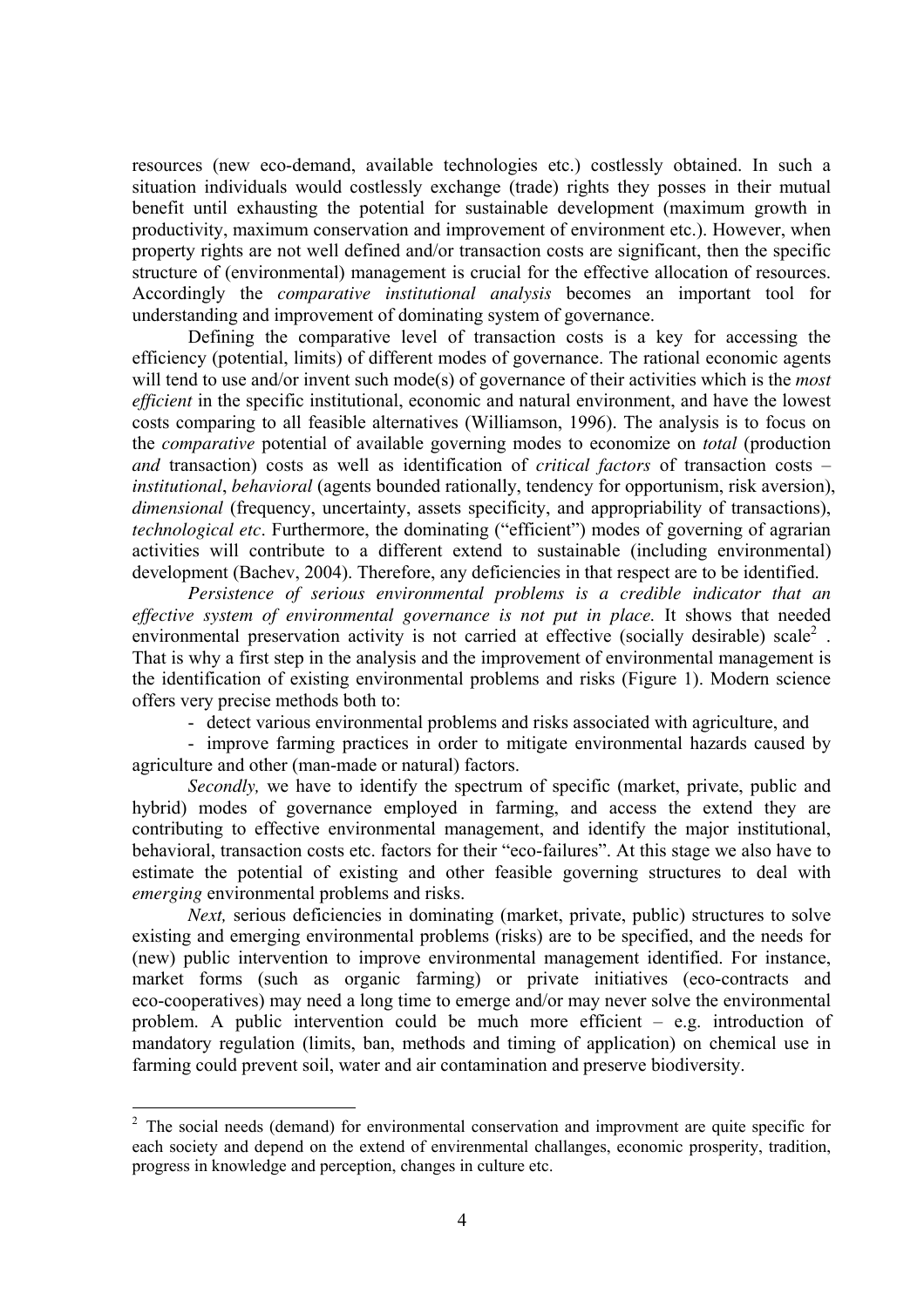

**Figure 1: Steps in analysis and improvement of environmental management** 

*Finally,* feasible modes of public involvement in environmental management have to be identified, their comparative efficiency assessed in terms of contribution to sustainable development and minimization of transaction costs, and the most efficient one(s) selected.

Very often market and private sector failures are caused by unspecified or badly specified private rights (low appropriability, public "over-regulation"). In such cases the most effective government intervention would be a fundamental institutional modernization introduction and enforcement of new private property rights (rights on natural, biological, and environmental resources; tradable quotas for polluting; private rights on intellectual agrarian property, organic and protected origin products etc.). The later would induce market and private incentives (and governance), and carry out certain environmental activities effectively.

In other instances, it would be more efficient to put in place regulations for trade and utilization of resources and products – standards for product quality, eco performance, animal welfare; norms for using natural resources, GM crops, and (water, soil, air, comfort) contamination; ban on application of certain chemicals or technologies; mandatory training and licensing of farm operators etc.

Sometimes, using the incentives and restrictions of tax system would be the most effective form for intervention. For instance, environmental taxation on emissions or products (inputs or outputs of production) is broadly applied to reduce use of harmful substances. In other cases, public assistance to private organizations is the best mode for intervention, and public funding (subsidies) for environmental actions is most commonly used instrument for improving eco-performance of farms.

Often providing public information, recommendations, training and education to farmers, other agrarian agents, and consumers are the most efficient. In some cases, pure public organization (in-house production, public provision) will be the most effective as it is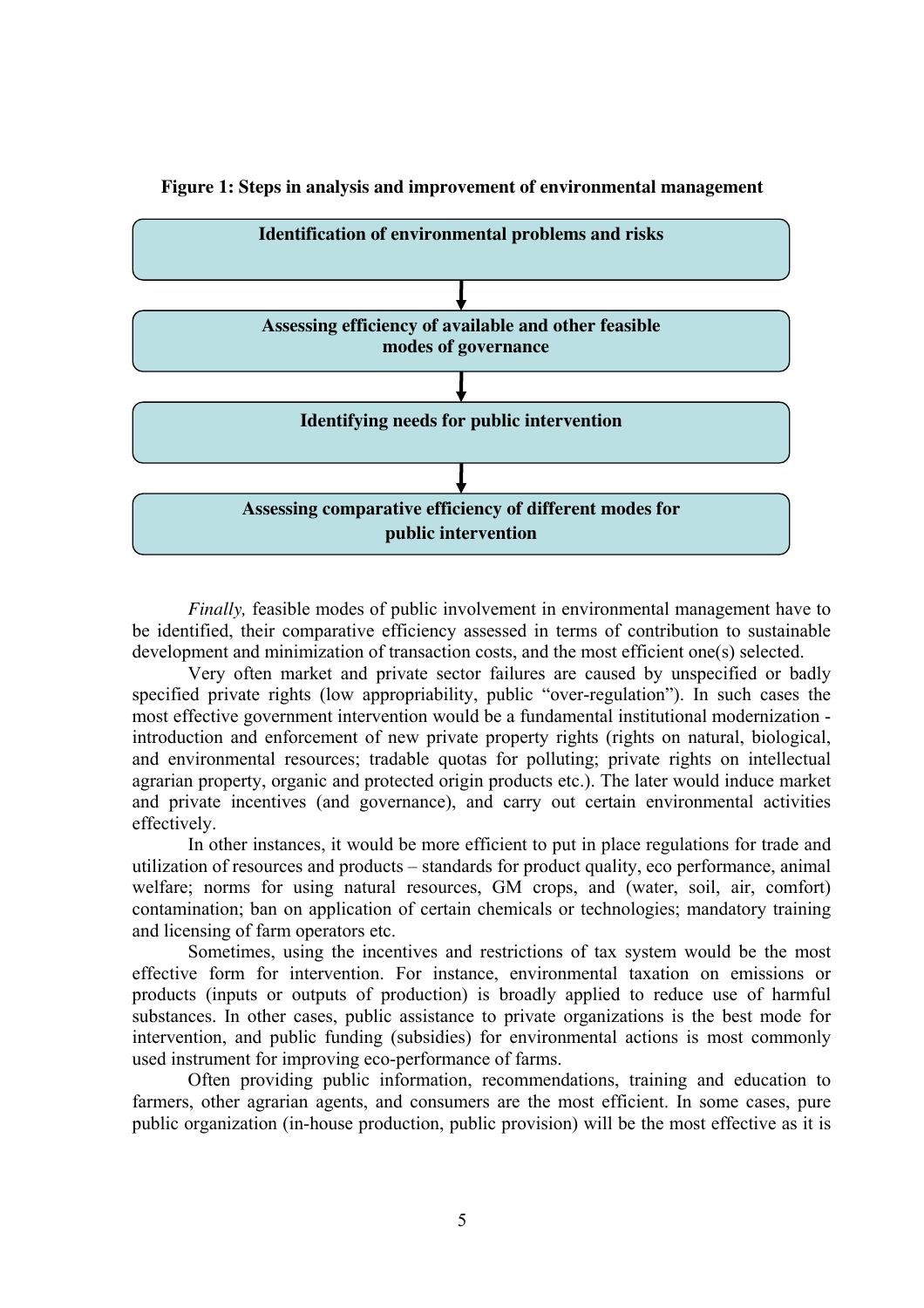in the case of agrarian research and education, agro-market information, agro-meteorological forecasts, border sanitary and veterinary control etc.

Usually individual modes are effective if they are applied alone with other modes of public intervention. The necessity of a combined intervention (governance mix) is caused by the complementarities (joint effect) of different forms; possibility to get an extra benefits (e.g. "cross-compliance" requirement for participation in support programs); particularity of environmental problems to be tackle; specific critical dimensions of governed activities; uncertainty (little knowledge, experience) associated with the impact of new forms; administrative capability of the Government to organize and finance different modes; and not least important the dominating (right, left) policy doctrine.

Besides, the level of effective public intervention (governance) depends on the kind of environmental problem and risk. There are public involvements which are to be executed at local (community, regional) level, while other requires nationwide governance. Additionally there are eco-activities, which are to be initiated and coordinated at international (regional, European Union, worldwide) level due to the strong necessity for trans-border actions (needs for cooperation in environment resources management, exploration of economies of scale/scope, governing of spill-overs)<sup>3</sup> or consistent (national, local) government failures. Very frequently an effective environmental management requires multilevel governance with system of combined actions at various levels involving a diverse range of actors.

At this final stage our comparative institutional analyses also let us predict likely cases of public failures due to impossibility to mobilize sufficient political support and necessary resources and/or ineffective implementation of "good" environmental policies. Since public failure is a *feasible* option its timely detection permits foreseeing the persistence/rising of certain environmental problems and informing public about associated risks.

## **Identification of Environmental Problems and Risks in Bulgarian Agriculture**

The post-communist transformation of Bulgarian agriculture has changed significantly the state of the environmental situation and brought to life a number of new challenges.

Total amount of used chemical fertilizers and pesticides has declined considerably (Figure 2). Comparing to 1989 the application of fertilizers and pesticides per hectare now represents merely 22% and 31% respectively. That sharp reduction in chemical use has diminished drastically the risk of chemical contamination of soils, waters, and farm produce<sup>4</sup>.

However, a negative rate of fertilizer application of N, P and K intakes dominates being particularly low for phosphorus and potassium (Figure 3). Consequently, an average of 23595.4 t N, 61033.3 t P205 and 184392 t K20 have been irreversibly removed annually from soils since 1990. Furthermore, an unbalance of nutrient components has been typical with application of 5.3 times less phosphorus and 6.7 times less potassium with appropriate

<sup>&</sup>lt;sup>3</sup> Recent epidemic of avian infection is a good example in that respect.

<sup>&</sup>lt;sup>4</sup> Intensity of usage of chemicals per ha in Bulgaria ranks among the lowests in Europe with an average annual level for the last 10 years of 30.6 kg N, 3.6 kg P205 , 0.6kg K20, 49.8 kg pesticides (including 25.6 kg herbicides).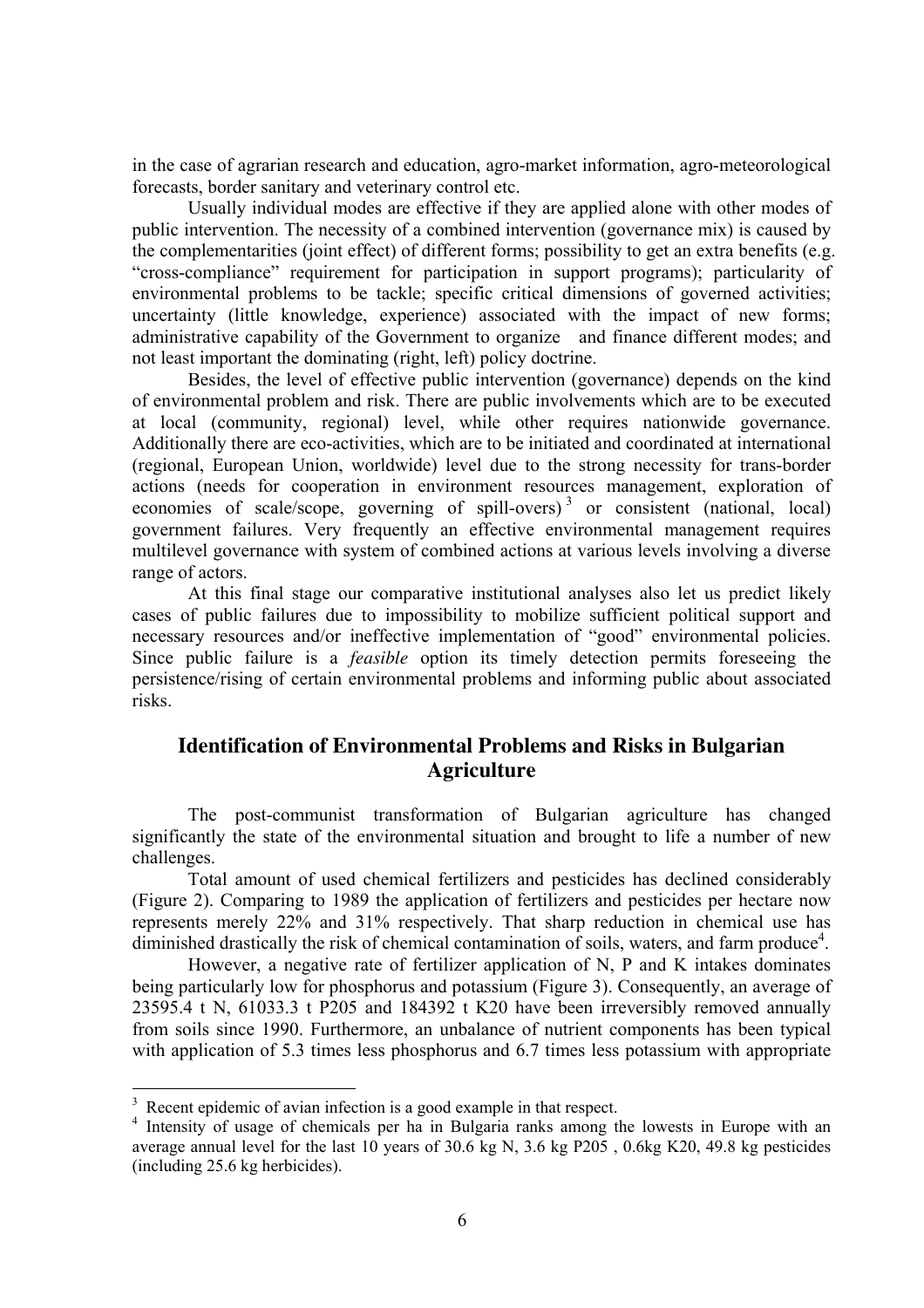rate for the nitrogen used during that period . Moreover, a monoculture or simple rotation has been constantly practiced by most large farm managers concentrating on few profitable crops (such as sunflower and wheat). All these practices further contributed to deterioration of soil quality and soil organic matter content in the country.





*Sourse: National Statistical Institute* 



**Figure 3: Rate of fertilizer compensation of basic elements in Bulgarian agriculture**.

*Source: Ministry of Agriculture and Forestry*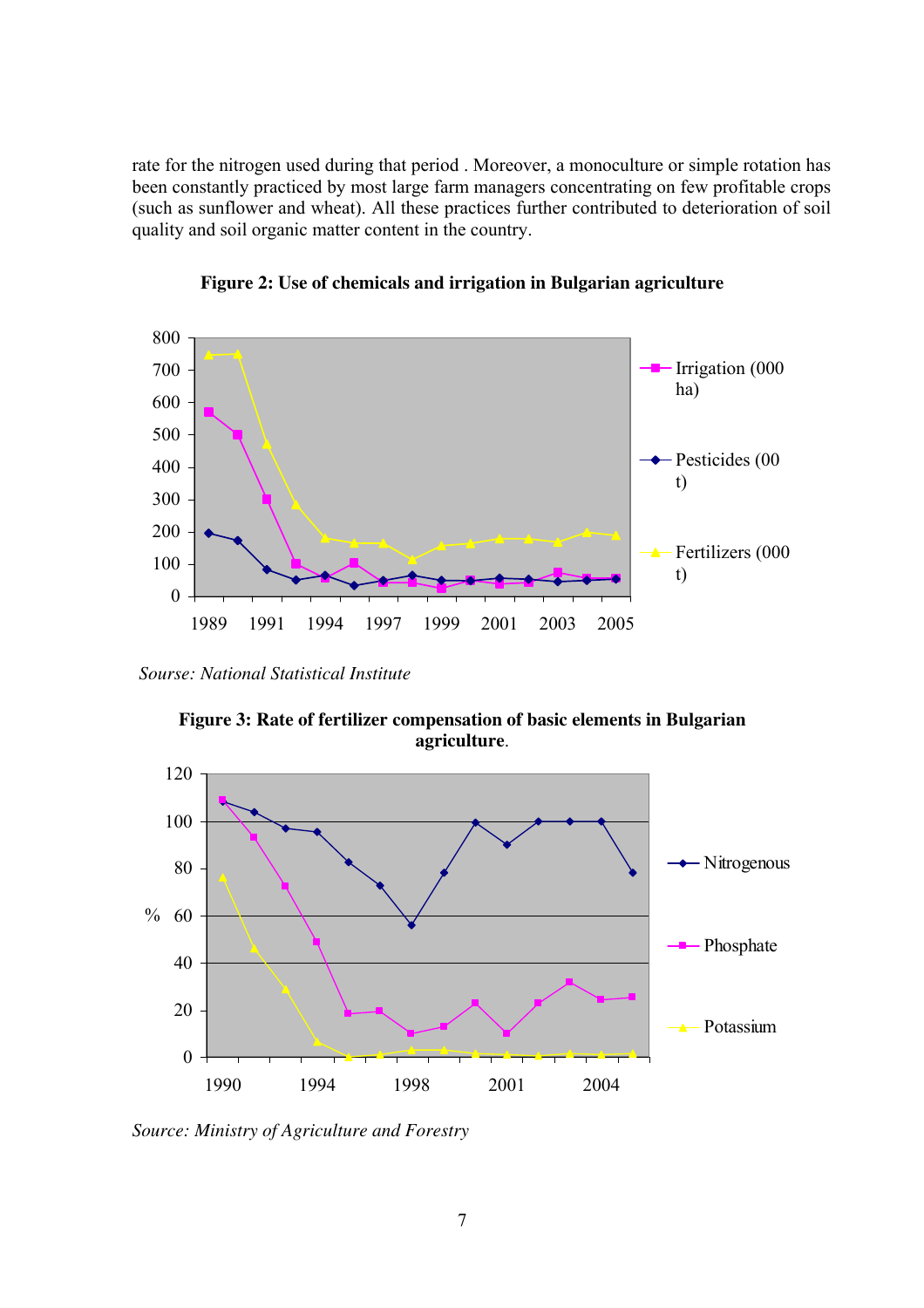There has been considerable increase in agricultural land affected by acidification in the country (Figure 4). Soil acidification occurs as a result of a long-term application of specified nitrate fertilizers<sup>5</sup> and unbalanced fertilizer application without adequate input of phosphorus and potassium. Currently almost 25% of soils are acidified as percentage of degraded farmland acidified soils reach 4.5% of total lands. After 1994 the percentage of acidified soil began to decrease, however, in recent years there is a reverse tendency along with the gradual augmentation of use of nitrates. The fraction of salt affected land has doubled after 1989 but it is still an insignificant (mostly abandoned or intensively irrigated) part of the total farmland. During the entire period no effective measures have been taken to normalize soil acidity and salinity<sup>6</sup>.



**Figure 4: Share of degradated agricultural lands in Bulgaria** 

Erosion has been a major factor for land degradation in the country (Figure 4). Around one-third of the arable lands are subjected to wind erosion and  $70\%$  to water erosion<sup>7</sup>. Soil erosion intensity and scope depend on topographic attributes, soil type, and climate factors (intensity of rainfalls, frequency of dust storms). Since 1990 water and wind erosion affect between 25-65% of farmland and total losses varies from 0.2 to 40 t/ha in different years (EEA). Annual losses of earth masses from water erosion are estimated at 136 Mt while wind erosion deflates between  $30{\text -}60$  Mt<sup>8</sup>. The progressing level of erosion is a result of the extreme weather but it has been also adversely affected by dominant agro-techniques, deficiency of anti-erosion measures, and uncontrolled deforestation.

*Source: Executive Environment Agency* 

<sup>&</sup>lt;sup>5</sup> Consisting mostly of ammonium nitrate (70-80%) and carbamide (20-30%) (EEA).

<sup>&</sup>lt;sup>6</sup> For instance, limed acidificated lands comprses far bellow 2 % of the areas limed until 1990. And no cemical melioration or drainage of salinified land has been effectively implemented (MAF).

 $<sup>7</sup>$  All terrains with a slope over 20 degree are affected by water erosion. There is a risk of erosion of</sup> more than 5 t/ha/y for over a quarter of arable lands (including 65% of orchards and vineyards) (EEA, 2006).

<sup>&</sup>lt;sup>8</sup> Two-third of water erosion losses and almost all of wind erosion losses come from the arable land (EEA).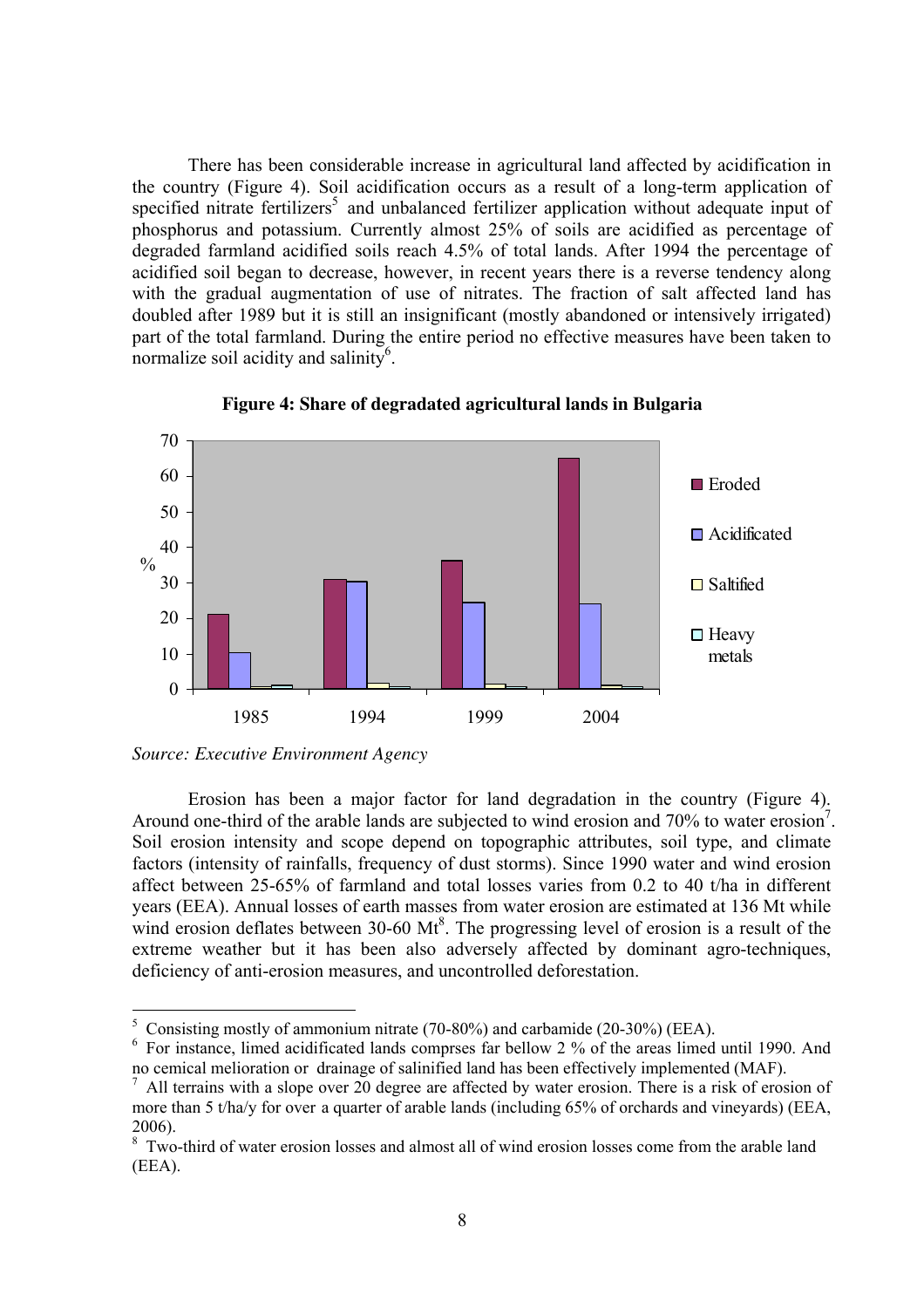Irrigation impact on erosion and salinization has been significantly diminished after 1990. There has been a sharp reduction of irrigated farmland (Figure 2) as merely 2-4.7% of existing irrigation network has been practically used. Moreover, a considerable physical distortion of irrigation facilities has taken place affecting 80% of the internal canals (MAF). The harmful effect of the later has been combined with a fall of rainfalls in recent years and shortage of irrigation water in reservoirs. The decline in irrigation has had a direct negative effect on crop yields and structure of the crop rotation. In addition, irrigation has not been effectively used to counterbalance the effect of global worming on farming (extension of farm season and increased water requirements) and further degradation of agricultural land. Bulgarian farming has not been adapted to cope with new environmental challenges caused by the alteration of extreme drought and rainstorms, increased risk of dry winds and reduction of rainfalls, and unfavorable modifications in soils quality.

The areas of agricultural land industrially polluted by heavy metals generated by industrial wastes have fallen after 1990 (Figure 3), they are not significant, and only about 30% of the affected soils need special monitoring. However, pollution of soil and water from industrial activities, waste management, and inproper farming activities present risk for the environment and human health. Data shows that in 6.6% of the tested soils, concentration of pollutants is higher than the contamination critical limits (EEA, 2006).

Around a quarter of the riverlength does not meet the normal standards for good water quality (MAF, 2006). The nitrates content in ground water have been decreasing, and now only 0.7% of samples exceed the ecological limit value of 10 mg/l (EEA, 2006). Nevertheless, monitoring of water for irrigation shows that in 45% of water samples, the nitrates concentration exceeds the contamination limit value by 2 to 20 folds (MAF, 2006). Nitrates are also the most common polluter of underground water – for the last 5 years with a slight excess over the ecological limit (EEA, 2006). Recently defined Nitrate Vulnerable Zones (2004) cover 60% of the territory of the country and less than 7% of agricultural land use. The lack of effective manure storage capacities and sewer systems in majority of farms contribute significantly to the persistence of the problem. According to the last census merely 0.1% of the livestock farms possess safe manure-pile sites, around 81% of them use primitive dunghills, and as many as 116 thousands holdings have no facilities at all (MAF, 2003). A major part of the post-communist livestock practices are carried out by a great number of miniature (small) and primitive holdings often located within village and town borders. It contributes significantly to pollution of air, water and soils, and disturbing population comfort (unpleasant noise and odor, dirty roads etc.).

A serious environmental challenge has been caused by the deficiency in storing and disposal of the out-of-dated or prohibited pesticides of the ancient public farms. Currently those chemicals account for 11079 t and a good proportion of them are not stored in safe places. As much as 82% of all polluted localities in the country are associated with these dangerous chemicals, and only a tiny portion of them have gone through the entire cycle of examination (EEA, 2006). There are registered 477 abandoned storehouses for such pesticides, situating in 460 locations around the country, and just 38% of them are guarded. In addition, there has been reported general levels of pollutants exceeding the ecological limit value for triasine pesticides in underground water through the last 5 years which is a consequence of the increased use of these chemicals. Above and beyond, the illegal garbage yards in rural areas have noticeably increased<sup>9</sup>. Farms contribute extensively to waste

 $9$  Official figure for major illegal garbage locations is 4000 (EEA).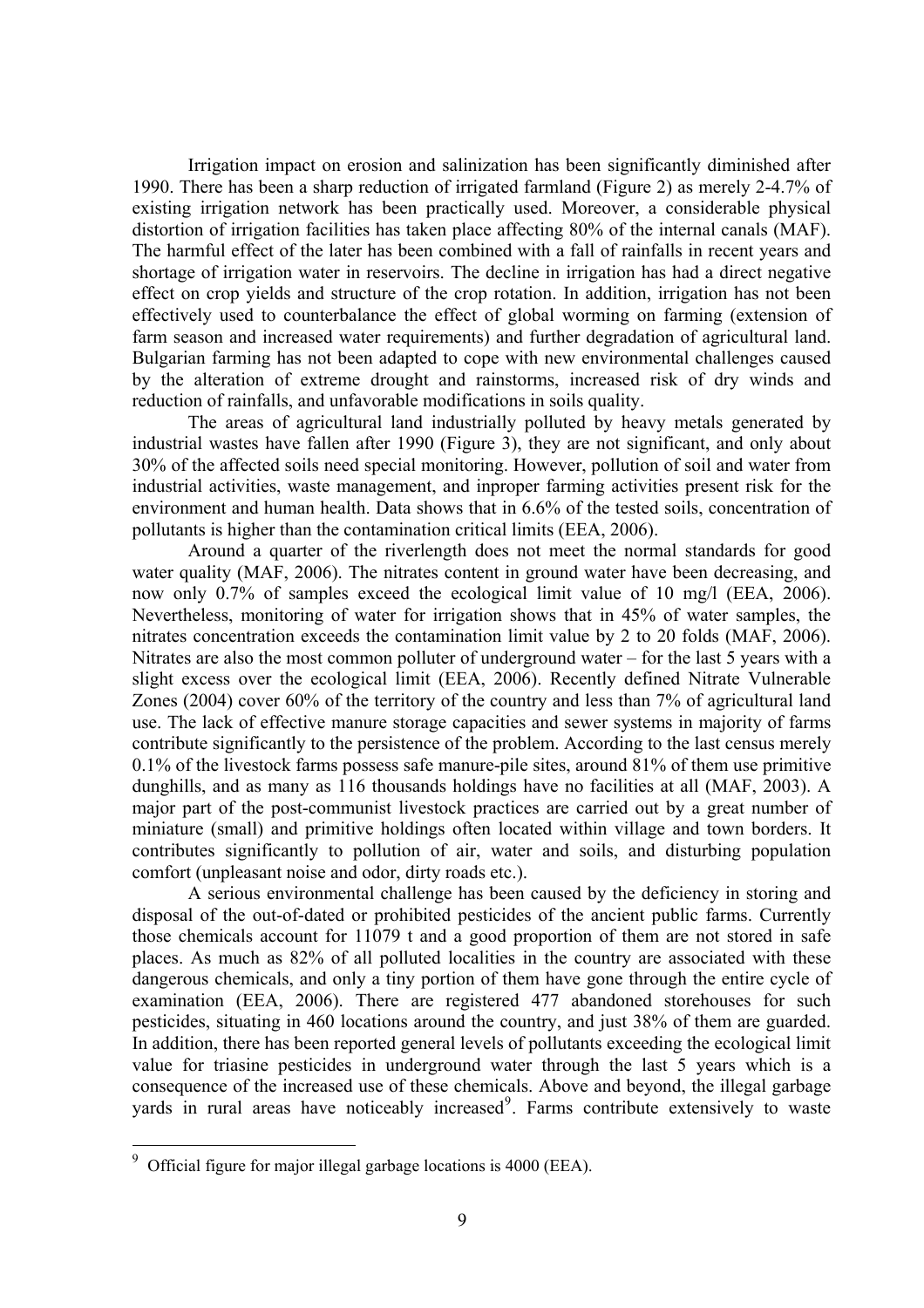"production" with both organic and industrial materials, leading not only to negative changes in the beauty of scenery but also bring about air, soil and water pollution.

There have been significant degrading impacts of agriculture on biodiversity in the country. The policy toward intensification and introduction of foreign varieties and breeds during communist period, and the lack of any policy toward protection of biodiversity afterwards have led to degradation of the rich diversity of local plants and animal breeds. According to the official data all 37 typical animal breeds in Bulgaria have been endangered during the last several decades as 6 among them are irreversibly extinct, 12 are almost extinct, 16 are endangered and 3 are potentially endangered (MEW, 2006).

Moreover, since 1990 a considerable portion of agricultural lands have been left uncultivated for a long period of time or entirely abandoned<sup>10</sup>. The later has caused uncontrolled "development" of species allowing development of some of them and suppressing others. Besides, some of the most valuable ecosystems (such as permanent natural and semi-natural grassland) have been severely damaged<sup>11</sup>. Part of the meadows has been left under-grazed or under mowed, and intrusion of shrubs and trees into the grassland took places. Some of fertile semi-natural grasslands have been converted to cultivation of crops, vineyards or orchards. This has resulted in irreversible disappearance of plant species diversity. Meanwhile, certain public (municipal, state) pastures have been degraded by the unsustainable use (over-grazing) by private and domestic animals. In addition, a reckless collection of some valuable wild plants (berries, herbs, flowers) and animals (snail, snakes, fish) have led to destruction of all natural habitats. Above and beyond, some genetically modified crops have been introduced without an independent assessment (studies) of possible hazards for traditional and organic production (genetic pollution) and human health, or providing appropriate safeguards or proper public and consumer information.

There has been a significant reduction of overall green-house gas (GHG) emissions from agriculture since 1988 (Figure 5). Moreover, the decline in the sector's contribution has been higher than the national. After 2000 there is a reverse trend toward a general increase in the total national emissions GHG, and GHG from agriculture<sup>12</sup> as well. In 2001-2004 agriculture released 1.8% of Nox, 9% of NMVOC, 16.9% of CH<sub>4</sub>, 67.6% of NH<sub>3</sub>, and 0.2% of CO in the country (EEA, 2005).

<sup>&</sup>lt;sup>10</sup> Currently, fallow land accounts for 13.4% of arable land and uncultivated (for more than 3 years) farmland comprises 7.9 % of all agricultural land (MAF, 2006). In some post-communist years of transition abandoned land reached up to 35% of total agricultural land.

 $11$  The permanent grasslands (mostly seminatural) comprise more than a third of Utilized Agricultural Land in the country (MAF, 2006). Approximately 20% of the agricultural lands of Bulgaria are lands of High Nature Value according to the definition of the European Agency on Environment (MAF).

<sup>&</sup>lt;sup>12</sup> GHG emissions from "Sector Agriculture" account for activities during the production and processing of agricultural products, soil fertilization and animal manure processing and preservation. All emissions from combustion processes for energy production and from agricultural machines are reported in the "Energy sector" but they represent insignificant amount (EEA).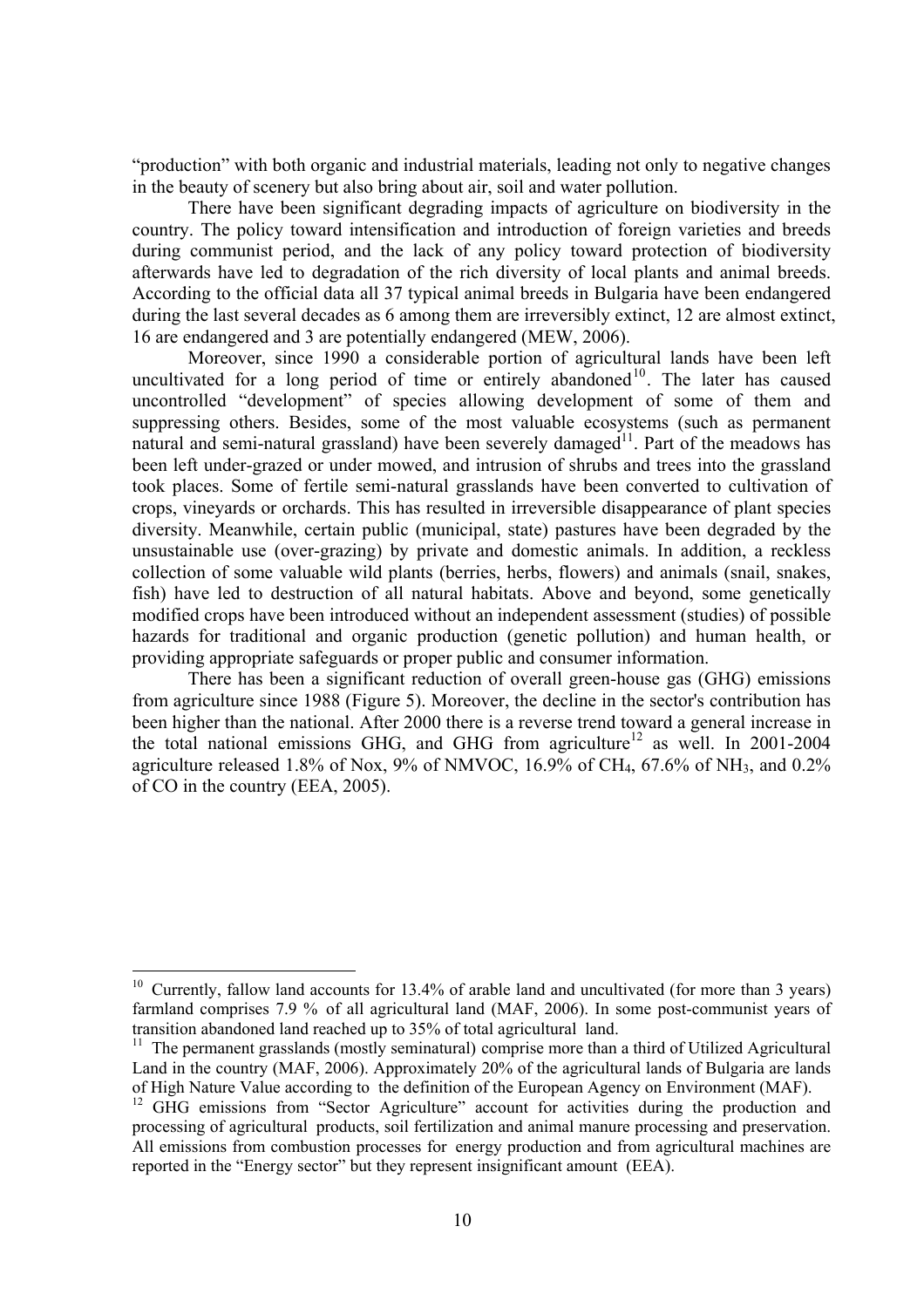

**Figure 5: Trend and components of green-house gas emissions from Bulgarian agriculture** 

*Source: Vassilev et al., 2006* 

The  $N<sub>2</sub>O$  emissions comprise 57.4% of the total emissions from agriculture (in CO2 equivalent) and there is a slight enlargement of the share in last 5 years. Agriculture has been a major ammonia source accounting for two-third of the national emission. After 2000, the majority of  $NO<sub>2</sub>$  emissions come from agricultural soils (86.7 %) and manure management  $(13.2\%)$ .

The methane emission from agriculture represents about 25% of the national. After 2000 the biggest portion of CH4 comes from fermentation from domestic livestock (72.5%) and manure management (24.2%). There is a four-fold increase of CH4 from rice cultivation since 1999 as a result of development of this farming sector. The share of GHGs from field burning of residues and crops (which also emits GHGs-precursors) is not significant but it has doubled since the period before 1990.

All these figures show that Bulgarian agriculture creates significant environmental problems and poses considerable environmental risks which are to be effectively managed. In order to understand to what extend existing governing structures could deal with present environmental challenges we have to analyze their effective potential for environmental management.

## **Efficiency of Market, Private and Public Modes of Environmental Management**

Since 1989 Bulgarian agriculture has seen a fundamental transformation of the property rights and institutional structures (Bachev and Tsuji; Bachev and Kagatsume, 2002a). New private rights on major natural (farmland, forestry, water etc.) resources has been introduced or restored, markets and trade have been liberalized, modern public support and regulations have been introduced.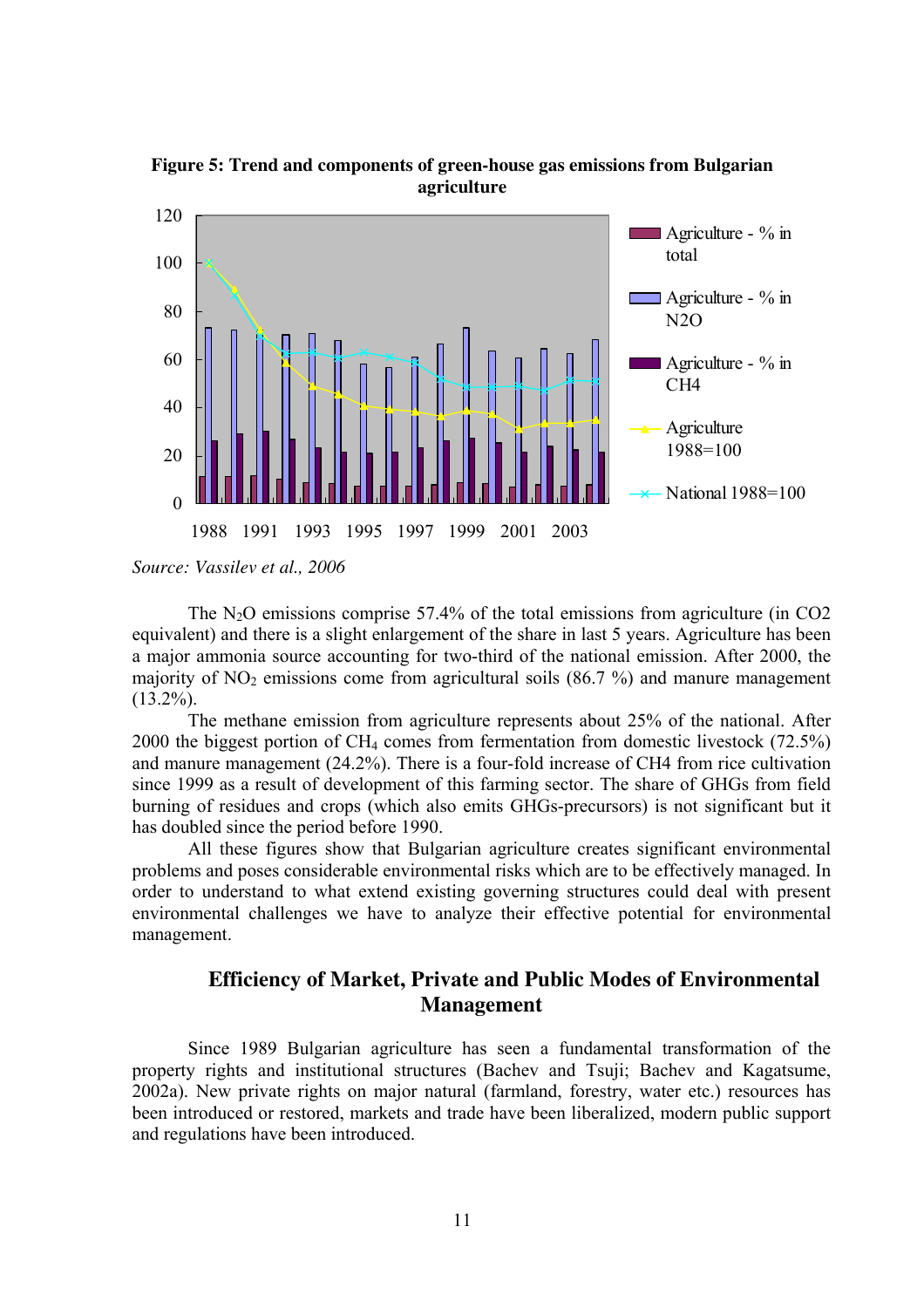During most of the transition diverse environmental rights (on clean and athetie nature; preservation of natural resources, biodiversity etc.) were not defined or were badly defined and enforced (Bachev, 2007b). Out-dated system of public regulations and control dominated until recently which corresponded little to contemporary needs of environmental management<sup>13</sup>. Besides, there was no modern system for monitoring the state of soil, water, and air quality, and credible information on the extent of environmental pollution and degradation was not available. Furthermore, there existed neither social awareness of the "concept" of sustainable development nor any "needs" to be included in public policy and/or private and community agenda. The lack of culture and knowledge of sustainability has also impeded evolution of voluntary measures, and private and collective actions (institutions) for effective environmental management.

In the last few years before EU accession, country's laws and standards were harmonized with the immense EU legislation $14$ . Community acquis have introduced a modern framework for the environmental governance including new rights (restrictions) on protection and improvement of environment, preservation of traditional varieties and breeds, biodiversity, animal welfare etc. However, a good part of these new "rules of the game" are not well-known or clearly understood by the various public authorities, private organizations and individuals. Generally, there is not enough readiness for effective implementation of the new public order because of the lack of experience in agents, adequate administrative capacity, and/or practical possibility for enforcement of novel norms (lack of comprehension, deficient court system, widespread corruption etc.). In many instance, the enforcement of environmental standards is difficult (practically impossible) since the costs for detection and penalizing of offenders are very high, or there is no direct links between the performance and the environmental impact. For example, although the burning of (stubble) fields has been banned for many years since it is harmful for the environment yet this practice is still widespread in the country.

The harmonization with the EU legislation and the emergence of environmental organizations also generate new conflicts between private, collective and public interests. However, the results of public choices are not always for the advantage of effective environmental management. For instance, the strong lobbying efforts and profit-making interests of particular individuals (and groups) have led to 20% reduction in numbers and 50% reduction in area of initially identified sites for the pan European network for preservation of wild flora, fauna and birds NATURA 2000.

During much of the transition newly evolving market, private and hybrid structures have not been efficient in dealing with various environmental issues.

Privatization of agricultural land and other non-land assets of ancient public farms took almost 10 years to complete<sup>15</sup>. During a good part of that period, the governance of critical agrarian resource was in ineffective and "temporary" structures (such as Privatization Boards, Liquidation Councils, Land Commissions etc.). Sales and long-term lease markets

<sup>&</sup>lt;sup>13</sup> Bad enforcement of laws and absolute and contracted rights is common in Bulgaria. Requirements for fighting against corruption and reforming administration and juridical system are underlined by the Monitoring Report for the Preparation for EU Membership (EU 2006) and closely scrutinized by the EC after accession.

<sup>&</sup>lt;sup>14</sup> Acquis Communitaire which was adapted before the accession of Bulgaria to EU (January 1, 2007) contains 26000 pieces of legislation accounting for 80000 pages.

<sup>&</sup>lt;sup>15</sup> Until 1989 farming in Bulgaria was carried in few number of large public farms avaraging tens of thousands of ha. Besides, there were more than a million small "personal plots" (farms).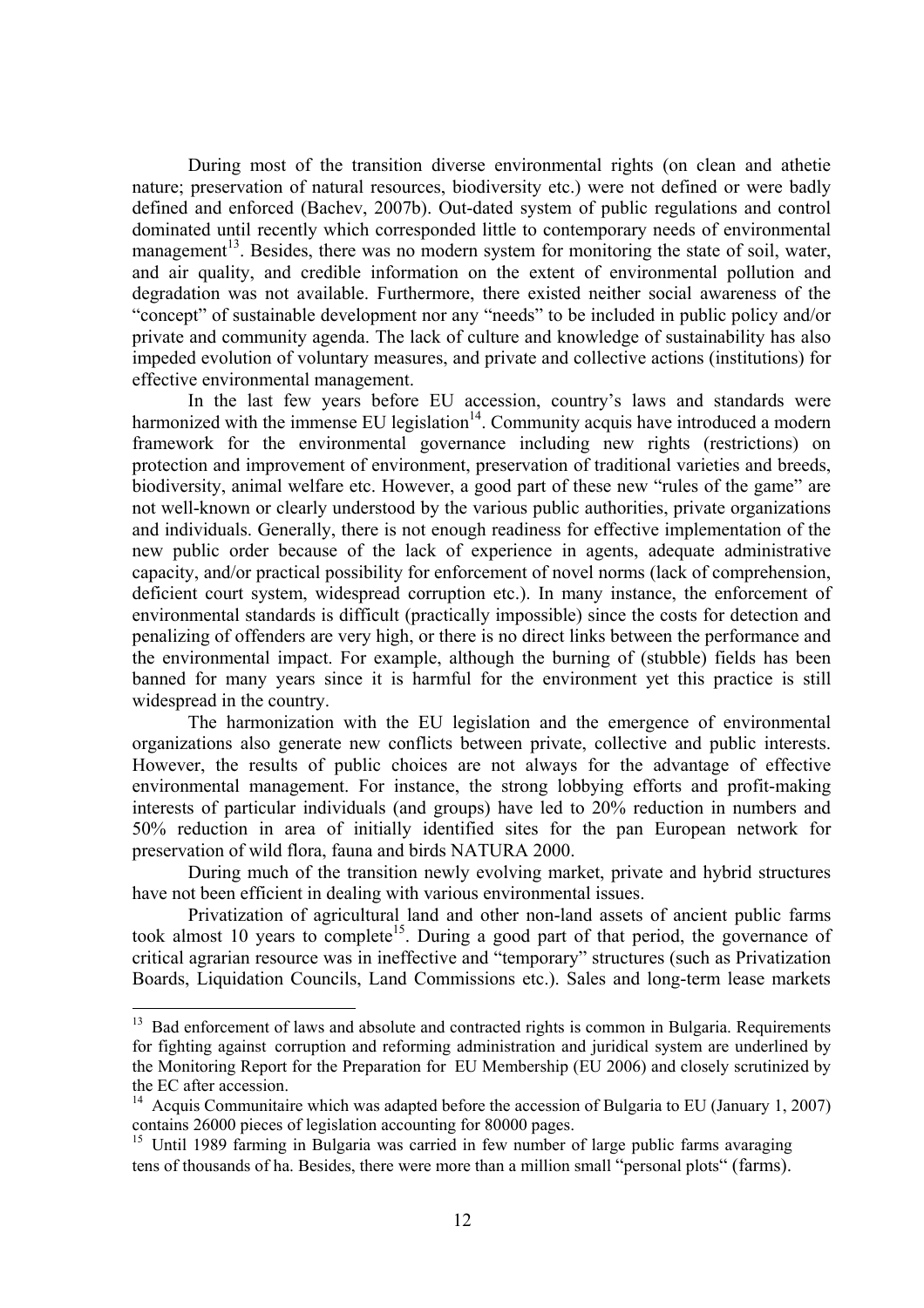for farmland did not emerge until 2000, and leasing on an annual base was a major form for the extension of farm size until recently. That was combined with a high economic uncertainty and a big inter-dependency of agrarian assets (Bachev, 2006). Consequently, most of farming activities has been carried out in less efficient and unsustainable structures such as part-time and subsistence farms, production cooperatives, and huge business farms based on provisional lease-in contracts (Table 1). Specialized livestock farms comprise a tiny portion of all farms (mostly in poultry and swine) while 97% of the livestock holdings are miniature "unprofessional farms" breading 96% of the goats, 86% of the sheep, 78% of the cattle, and 60% of the pigs in the country (MAF, 2005). Furthermore, market adjustment and intensifying competition has been associated with a significant decrease in unregistered farms by 71% and the cooperatives by 42% since 1995.

| Tavit 1.<br>Trainber, size and importance or unferent type farms in Duigaria |              |              |            |              |  |  |  |
|------------------------------------------------------------------------------|--------------|--------------|------------|--------------|--|--|--|
|                                                                              | Unregistered | Cooperatives | Agro-firms | <b>Total</b> |  |  |  |
| Number                                                                       |              |              |            |              |  |  |  |
| 1995                                                                         | 1772000      | 2623         | 2200       | 1777000      |  |  |  |
| 2000                                                                         | 755300       | 3125         | 2275       | 760700       |  |  |  |
| 2005                                                                         | 515300       | 1525         | 3704       | 520529       |  |  |  |
| Share in number $(\% )$                                                      |              |              |            |              |  |  |  |
| 1995                                                                         | 99.7         | 0.1          | 0.1        | 100          |  |  |  |
| 2000                                                                         | 99.3         | 0.4          | 0.3        | 100          |  |  |  |
| 2005                                                                         | 99.0         | 0.3          | 0.7        | 100          |  |  |  |
| Share in farmland $(\% )$                                                    |              |              |            |              |  |  |  |
| 1995                                                                         | 46.5         | 40.7         | 12.8       | 100          |  |  |  |
| 2000                                                                         | 19.7         | 61.6         | 18.7       | 100          |  |  |  |
| 2005                                                                         | 33.5         | 32.6         | 33.8       | 100          |  |  |  |
| Average size (ha)                                                            |              |              |            |              |  |  |  |
| 1995                                                                         | 1.3          | 800.0        | 300.0      | 2.8          |  |  |  |
| 2000                                                                         | 0.9          | 709.9        | 296.7      | 4.7          |  |  |  |
| 2005                                                                         | 1.8          | 584.1        | 249.4      | 5.2          |  |  |  |

**Table 1. Number, size and importance of different type farms in Bulgaria** 

*Source: Ministry of Agriculture and Forestry* 

Dominating modes for carrying out farming activities have had little incentives for long-term investment to enhance productivity and environmental performance (Bachev, 2006). The cooperative's big membership makes individual and collective control on management very difficult (costly). That focuses managerial efforts on current indicators, and gives a great possibility for using coops in the best private interests. Besides, there are differences in investment preferences of diverse members due to non-tradable nature of the cooperative shares ("horizon problem"). Given the fact that most members are small shareholders, older in age, and non-permanent employees, the incentives for long-term investment for land improvement and renovation of material and biological assets have been very low. Last but not least important, "member-oriented" (non-for-profit) nature of coops prevents them to adapt to diversified needs of members and markets (demand, competition).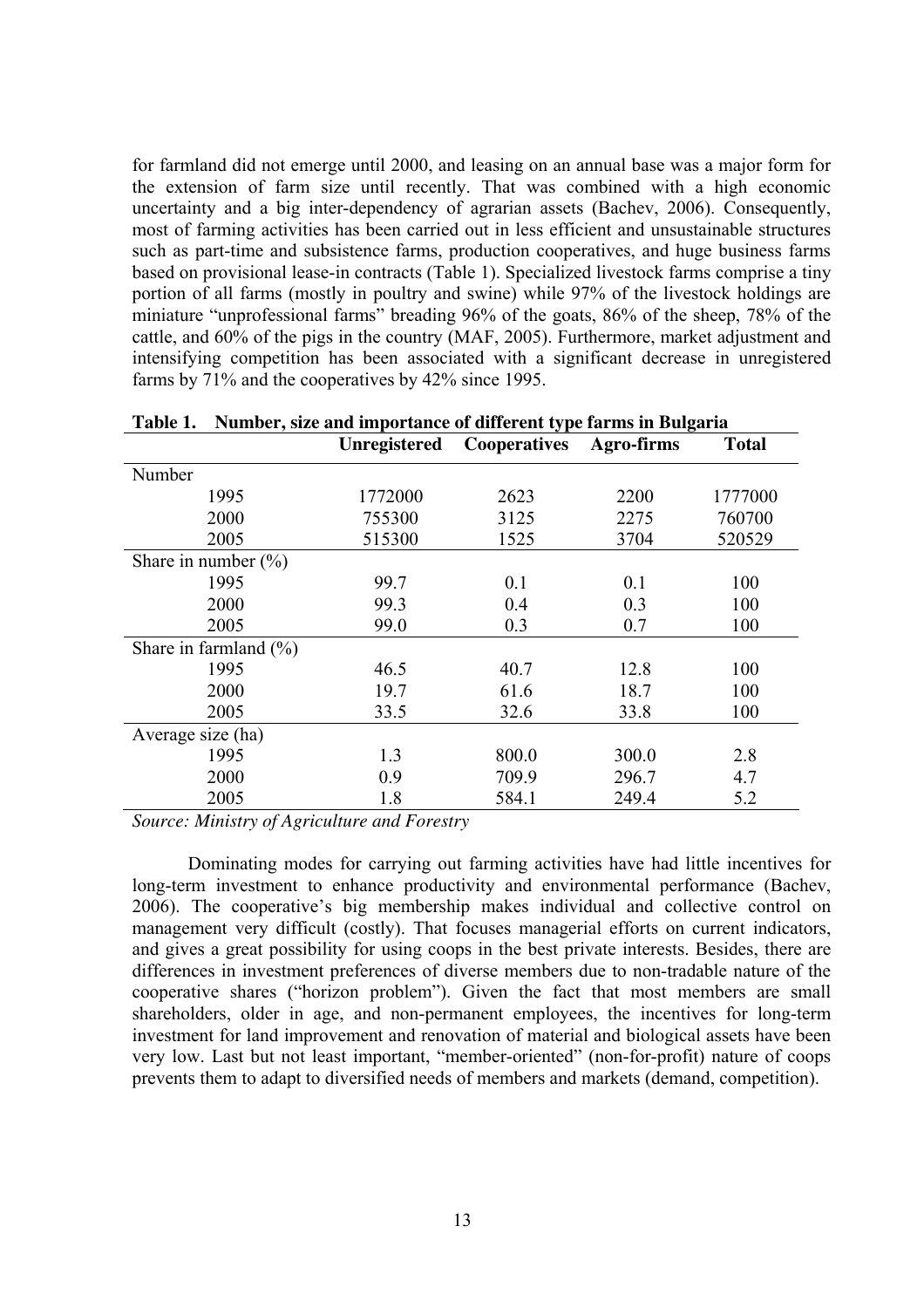On the other hand, small-scale and subsistent farms<sup>16</sup> possess insignificant internal capacity for investment, and small potential to explore economy of scale and scope (big fragmentation and inadequate scale). Besides, they have little incentives for non-productive (e.g. eco-, animal welfare etc.) investment. Moreover, there has been no administrative capacity and political will to enforce quality and eco-standards in that vast informal sector of the economy.

Likewise, the larger business farms operate mainly on leased land and concentrate on high pay-off investment with a short pay-back period. That has been coupled with ineffective outside pressure (by authority, community) for respecting official standards for ecology, land use (e.g. crop rotation. nutrition compensation), biodiversity etc. In general, survivor tactics and behavior rather than a long-term strategy toward farm sustainability has been common among the commercial farms.

Furthermore, during the entire transition phase the agrarian long-term credit market was practically blocked due to the big institutional and market uncertainty, and the high specificity of much of the farm investments (Bachev and Kagatsume, 2002b). In addition, newly evolving Bulgarian farming has been left as one of the least supported in Europe<sup>17</sup>. Until 2000 the public aid was mainly in the form of preferential short-term credit for the grain producers and insignificant support to capital investments. That policy additionally contributed to the destructive impact for unbalanced unilateral N fertilization by the biggest producers having access to the programs. Despite the considerable progress in the public support since 2000 (most of which comes from EU Special Assistance Program for Agriculture and Rural Development) the overall support to agriculture is considered very little (Bachev and Kagatsume, 2005). In addition, only a small proportion of the farms benefits from some form of public assistance most of these farms being large enterprises from regions with less socio-economic and environmental problems. Basically, a publicly supported farm must meet the requirements for good environmental performance. However, the minor amount of actually supported farms, and the deficiency of clear criteria for eco-performance, and the lack of effective control, have contributed barely to overall improvement of environmental situation in the country. Which is more, envisaged Special Accession Program for Agriculture and Rural Development measure "Agro-ecology" was not approved until the middle of 2006 and projects are funded under that scheme since 2007

Hence, since 1990 all "environmental management" has been left on farmers "good will" and "market signals". Market governance (competition, marginal rule) has led to a significant decline in most of crop and livestock productions (Figure 6). That has been due to the several folds interrelations between rise in agrarian inputs (chemicals, water, machinery etc.) and farm produce prices, drop in internal and export demands, and failure to adapt to new market environment by a great deal of farms (Bachev and Kagatsume, 2002a). The smaller size and owner operating nature of majority of farms avoided certain problems of large public enterprises from the past (e.g. lost natural landscape, biodiversity, nitrate and pesticide contamination, huge manure concentration, uncontrolled erosion etc.). Subsistent and small-scale farming has also revived some traditional (and more sustainable) technologies, varieties and products. A by-product from that "market and private

<sup>&</sup>lt;sup>16</sup> Subsistence and semi-subsistence farms comprise the best part of the farms as almost 1 million Bulgarians are involved in farming mostly on a part-time base and for "supplementary" income (MAF, 2006).

 $17$  Estimates demonstrate that the Aggregate Level of Support to Agriculture before 2000 was very low, close to zero or even negative (OECD, 2000).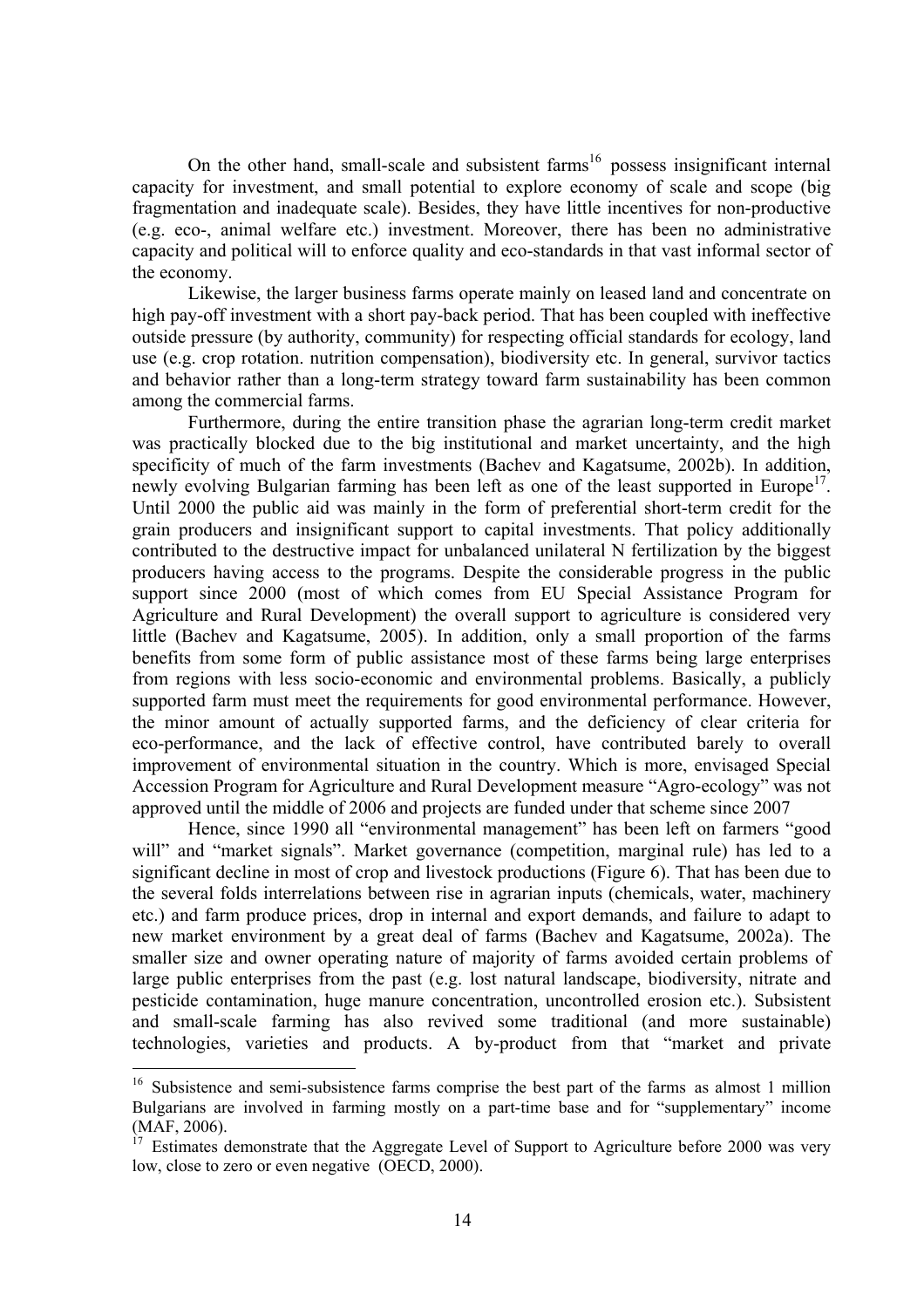governance" was a considerable desintensification of agriculture, and ease of general environmental pressure and generated pollution comparing to the pre-reform level. Consequently, a good part of the farm production got unintended organic character obtaining a good (internal and international) reputation for products with a high quality and safety. In additions, the private mode has introduced incentives and possibilities for an integral environmental management (including revival of eco- and cultural heritage, anti-pollution, esthetic, comfort etc. measures) profiting from the inter-dependent activities such as farming, fishing, agro-tourism and recreation, processing, trade etc.



**Figure 6: Dynamics of major crop and livestock productions in Bulgaria (1989=100)** 

#### *Source: National Statistical Institute*

However, improved environmental stewardship to owned resources did not extend to the nature in general (low appropriability of rights). The private management has been often associated with less concern to the manure and garbage management, over-exploitation of leased and common resources, and contamination of air and groundwater. Basically, there is a considerable time and space gap for much of the environment related costs and benefits. Little appropriability of such transactions (associated with positive or negative externalities) can be hardly governed though a market or private mode and constant under-investment in positive externalities and over-production of negative externalities come to exist (Bachev, 2004; Bachev, 2007a). Subsequently, the adverse trend to further deterioration of soil quality (exhaustion, erosion, and acidification), distortion of eco-balance, and development of other environmental problems, have taken place.

A market driven organic farming has emerged in recent years as well (Figure 7). It is a fast growing approach but it is restricted to 92 farms and covers merely 0.23% of the Utilized Agricultural Area (MAF, 2006). In addition, 27 881 ha has been approved for gathering wild organic fruits and herbs. There are also 5 organic livestock farms with 722 animals (cattle, sheep, and goats) and 269 bio-apiaries with 23 883 bee families. The organic form has been introduced by business entrepreneurs who managed to organize and fund this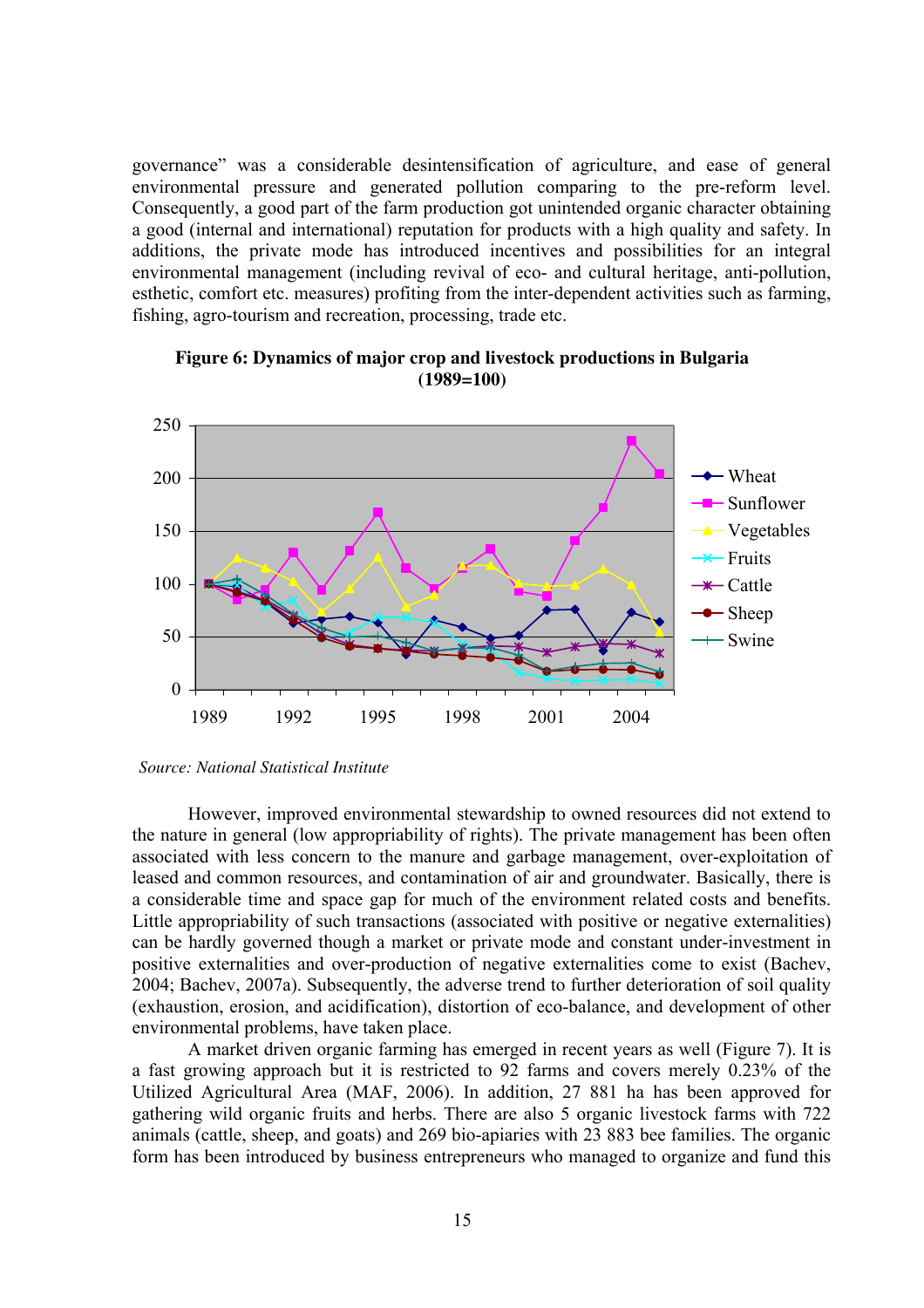new venture arranging needed independent certification (practically all certification is done by foreign certification bodies) and finding potential buyers for the highly specific output. Produced bio fruits, vegetables, essential oil plants, herbs, spices, and honey are entirely for export since only a tiny internal market for organic products exists in the country. The slow development of organic market is not only because of the higher prices of organic products but also because of the limited consumer confidence in the authentic character of products and certification<sup>18</sup>. In addition, eco-labeling of processed farm products (relying on self-regulation) have appeared which has been more a part of the marketing strategy of certain companies rather than a genuine action for environmental improvement.







 $\overline{a}$ 

Since 2001 the assets of public owned irrigation companies were transferred to the newly evolving Water Users Associations. However, expected "boom" in efficiency (quantity, productivity) from a collective management of irrigation activities have not been materialized. That is because of the semi-monopoly situation of regional state water suppliers (monopoly terms and pricing), little water-users incentives to innovate facilities and expand irrigation, and still uncompleted privatization of state irrigation assets.

Generally, an initiation, development and maintenance of an organization of large group is very costly, and such a coalition is not sustainable for a long time ("free rider" problem). In Bulgaria, the evolution of farmers and environmental associations has been additional hampered by the big number of rural agents and their diversified interests (size of ownership and operation, type of farming, individual preferences, different age and horizon etc.).

Market and private sector have failed to govern effectively the environment related activities in Bulgarian agriculture. There has been a need for a third-party public intervention

<sup>&</sup>lt;sup>18</sup> A great number of fake labeling as organic of traditional products have been detected by the Organsiation for Consumer Protection and reported in media.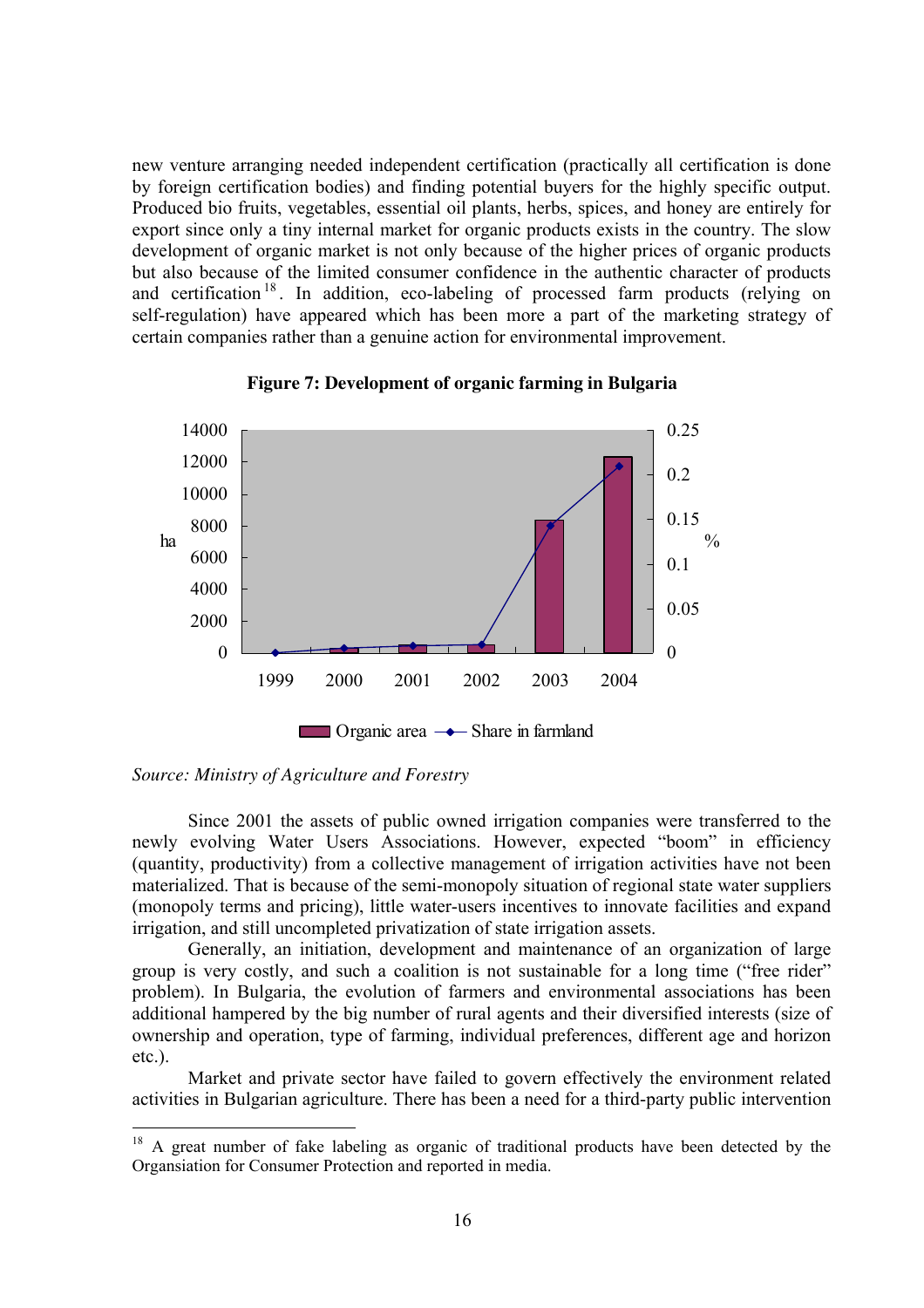(assistance, regulation, support, partnership, in house organization). However, the Government and local authority involvement has not been significant, comprehensive, sustainable, or even related to the matter (Bachev, 2007b). The total budget of the Ministry of Water and Environment accounts for just 1.5% of the National Budget, and a sizeable piece of it (more than 26%) comes from the EU (MWE, 2006). Besides, the agricultural sector gets a tiny portion of all public eco-spending.

In the passed several years a number of programs have been developed to deal with the specific environmental challenges <sup>19</sup> . In addition, national monitoring systems of environment and biodiversity have been set up. Likewise, a mandatory ecological assessment of public programs was introduced in 2004. Nevertheless, the actual eco-policies rest fragmented and largely reactive to urgent environmental problems (natural disasters such floods, storms, drought) rather that based on a long-term strategy for sustainable development (Bachev, 2007). Moreover, there is no efficient coordination between different programs and management levels. The programs and action plans are usually developed and executed in a highly centralized manner (by bureaucrats, foreign experts, and profit-making companies) without involvement of independent local experts, stakeholders and pubic at large. In addition, there is considerable deficiency in administrative capacity at local level in terms of staff, qualification, material and financial means. As a result of all of these, inefficiency in priority setting and management (incompetence, corruption), and a minor impact of the public programs prevails.

More-over, a multifunctional role of farming has not been effectively recognized; and proper system for its assessment (data, indicators) introduced; and provision of a public service "environmental preservation and improvement" funded by the society. Neither, the essential public institutions and infrastructure crucial for the sustainable farming development have been built: public system for enforcement of laws, regulations, and contracts does not work well; essential property rights (on environmental resources and biodiversity, special and organic products, GM products and intellectual agrarian property) are not well defined and/or properly enforced; public support programs are rarely governed effectively and in the best interest of the legitimate beneficiaries; agricultural research is under-funded and can hardly perform its function for innovation and independent expertise; newly established agricultural advisory system does not serve the majority of farms and include environmental issues; urgently needed public system for agrarian insurance has not been introduced; crucial agrarian and rural infrastructure (wholesale markets, irrigation, roads, communications) has not been modernized; public support for initiating and developing farming associations has not been given etc.

A great number of international assistance projects (funded by the UN agencies, EU, Foreign Governments, NGOs etc.) have been carried out to "fill the gap" of the national government failures. They either focus on a specific issue (sustainable agriculture, desertification etc.) or mobilize local actors for sustainable development. These programs introduce western experiences in governance and try to make a difference. However, they are limited in scale and unsustainable in time; in some cases overtaken by the local groups and

<sup>&</sup>lt;sup>19</sup> National Strategy for Preservation of Biodiversity (1999); National Strategy for Environment (2000); National Plan for Agrarian and Rural Development (2000), National Programme for Limitation of Total Emissions of Sulphur Dioxide, VOC, and Ammonia (2002); National Program for Waste Management Activities (2002); Environmental Strategy for the Instruments of ISPA (2003), National Strategy for Management and Development of Water Sector (2004); Strategy for Developing Organic Agriculture (2005) etc.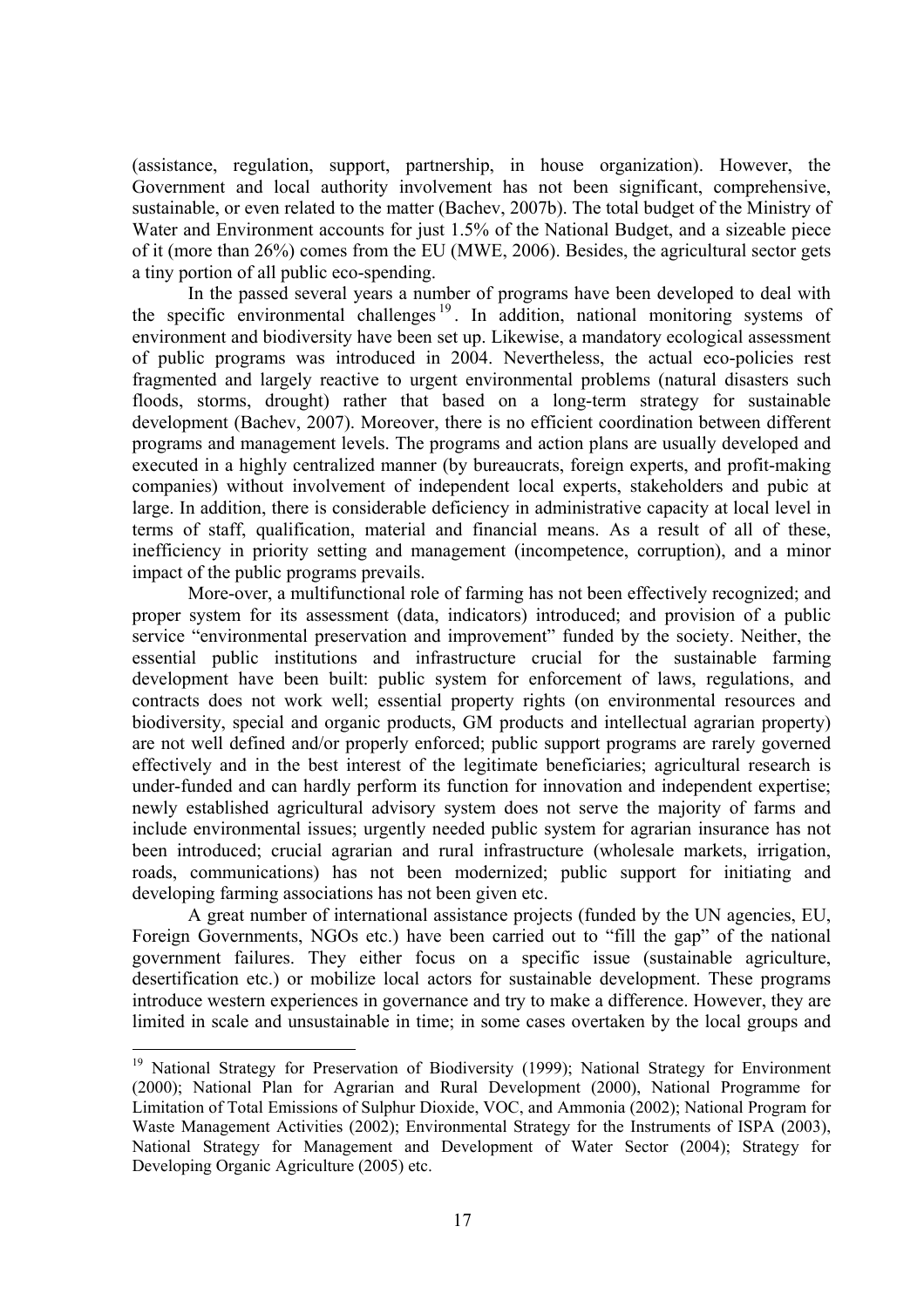funding improperly used; and above all with no significant impact. The endurance of environmental and other challenges demonstrates that an effective system of governance has not been put in place. Subsequently, the modernization of Bulgarian farms according to the EU (quality, safety, environmental, animal welfare etc.) standards has been delayed; and growth in farms productivity, competitiveness and sustainability severely restricted; and technological, income and eco-disparity between farms of different type, sub-sectors and regions broadened (Bachev and Kagatsume, 2005).

## **Environmental Management in Conditions of EU CAP Implementation**

The EU integration and CAP implementation will provide new opportunities for Bulgarian farms (Bachev, 2007). The EU funding alone, which agriculture will receive from 2007 on, will be 5.1 times higher than the overall level of support to farming before acceding<sup>20</sup>. Besides, the EU accession introduces and enforces a "new order" - strict regulations and control; tough through quality, food safety, environmental etc. standards; financial support and protection against market instability etc. The external monitoring, pressure and likely sanctions by the EU will lead to better enforcement of laws and standards in the country. For instance, in March 2007 the EC started a procedure for sanctions against Bulgaria for not reducing emissions of greenhouse gasses according to the EU Program for Environment and Combating Adverse Climate Changes.

Furthermore, huge EU markets will be opened which will enhance competition and let Bulgarian farms explore their comparative advantages (low costs; high quality, specificity and purity of produce etc.). The novel conditions of market competition and institutional restrictions will give strong incentives (pressure) for new investments for increasing productivity and conforming to higher product, technology and environmental standards. The larger and business farms are most sensitive to new market demand and institutional regulations since they largely benefit (or lose) from timely adaptation to new environmental regulations. Besides they have higher capacity to generate resources and find outside (credit, equity, public) funding to increase competitiveness and meet new institutional requirements. The process of adaptation will be associated with appropriate land management and the intensification of production. The later could revive or deepen some of the environmental problems (erosion, acidification, pollution) unless a pro-environmental governance (public order, regulation etc.) is put in place to prevent that from occurring. On the other hand, small-scale producers and most livestock farms will have a hard time adapting to new competition pressure, investment needs, and new food safety, environmental, animal-welfare etc. standards (Bachev, 2007b).

A significant part of the farms will be qualified to receive direct payments from EU. In view of the current (low) level of support, the direct payments will augment farm sustainability and give means for adaptation to the new standards. However, the EU support will benefit uneven different type of farms as no more than 3% of the farms (large farms, cooperatives, and agri-firms) will obtain more than 85% of the subsidies. Many effective

<sup>&</sup>lt;sup>20</sup> For 2007-2009 the EU funds allocated for "agrarian and rural development", for "direct payments", and for "market support" accounts for  $\epsilon$ 733 millions, 722 million, and  $\epsilon$ 388 million accordingly. Besides, Bulgarian agriculture will receive resources from the EU Structural Funds and the national budget.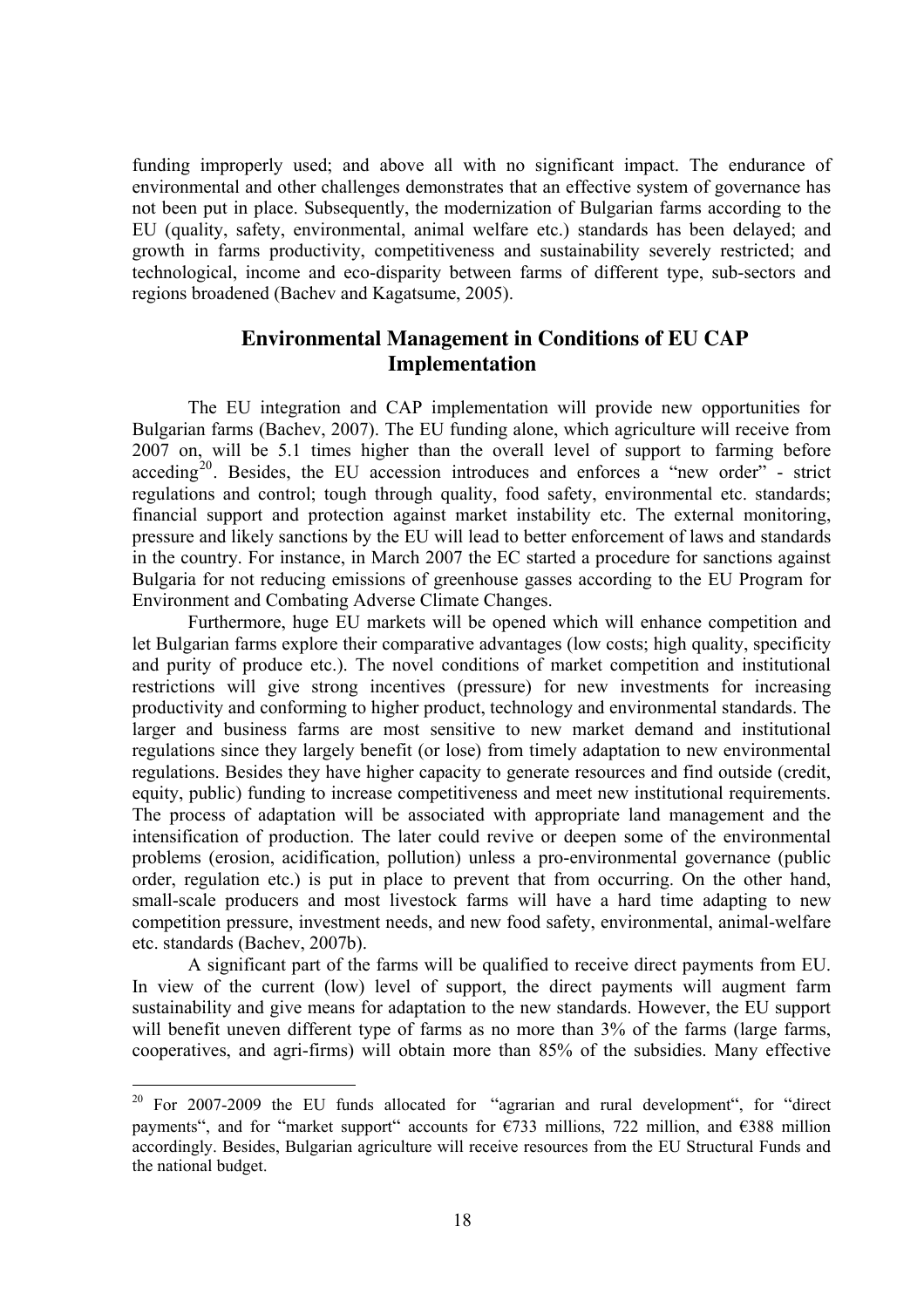small-scale operators (vegetables, tobacco, green-house) and subsistence farms will receive no or only a tiny fraction of the direct payments. Besides, specialized livestock farms will not be eligible to receive any payments under the "area based scheme". Above and beyond, the bulk of subsidies will go to the more developed regions where the biggest farms and utilized farmland are located.

There will be also significant EU funds for rural development exceeding 4.7 times the relevant pre-accession level. This amount of resources will let more and relatively smaller farms to get access to public support scheme and invest in modernization of enterprises. Furthermore, new essential activities will be effectively funded such as: commercialization and diversification of farming; introduction of organic farming; maintaining productivity, biodiversity; agri-environment of protection, animal welfare; support for less-favored areas and regions with environmental restrictions etc. All these will bring additional employment and income for farmers, and increase economic and environmental sustainability of farms.

Mostly bigger farms would be able to participate in public support programs because they have a superior managerial and entrepreneurial experience, available resources, possibilities for adaptation to new requirements for quality and other standards, potential for preparing and wining projects etc. Besides, the actual system of governance of public programs would less likely change overnight. Therefore, agrarian and rural development funds will continue to benefit exclusively the largest structures and the richest regions of the country; and more abuses will likely take place; and CAP support will not contribute to decreasing economic and eco discrepancy between farms, sectors, and regions.

The CAP implementation will improve the environmental performance of farms. There is a mandatory requirement for farms to "keep the farmland in a good agricultural and environmental status" in order to receive direct payments and participate in public programs. Moreover, direct payments would likely induce farming on currently abandoned lands, and improve environmental situation and biodiversity. Furthermore, there will be a huge budget allocated for special environmental measures (going beyond the "good farming practices") $2^{1}$ . A great number of farms will have economic incentives to take part in various agri-environmental and animal welfare programs.

The CAP measures will affect positively the environmental performance of large business farms. Namely these enterprises (and potential big polluters) will be under constant administrative control and severe punishment (fines, losing licenses, and ceasing activities) for obeying new environment and animal welfare standards. Therefore, they will be strongly interested in transforming their activities according to the new eco-norms making necessary eco-investments, changing production structures etc. Moreover, larger producers will be motivated to participate in special agro-environmental and biodiversity programs, since they have lower costs (potential for exploring economies of scale and scope) and higher benefits from such long-term public contracts.

The experience of developed countries demonstrates that some of the terms of the specific contracts for environment and biodiversity preservation, animal welfare, keeping tradition etc., all they are very difficult (expensive) to enforce and dispute (Dupraz et al., 2004). In Bulgaria the rate of compliance with these standards will be even lower because of the lack of readiness and awareness, insufficient control, ineffective court system,

<sup>&</sup>lt;sup>21</sup> The National Strategy Plan for Rural Development for 2007-2013 allocates budget for "preservation of national resources and improvement of countryside" amounting  $\epsilon$  623.3 million  $(27.1\% \text{ of the total funding}).$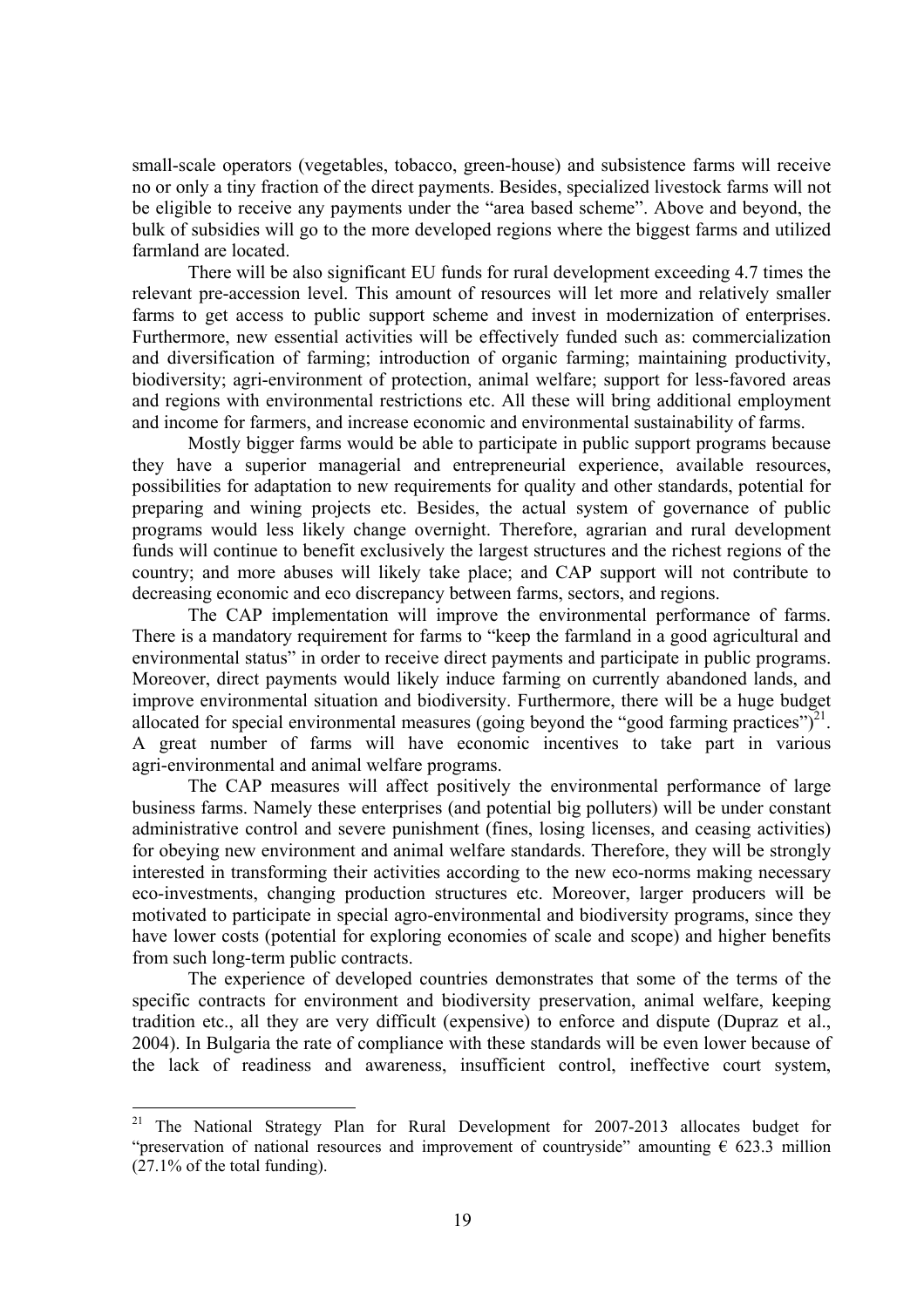domination of "personal" relations and bribes etc. (Bachev, 2007b). Correspondingly, more farms than otherwise would enroll will participate in such schemes (including the biggest polluters and offenders). Subsequently, the outcome of implementation of that sort of instruments would be less than the desirable ("European") level.

More to the point, direct costs and lost income for conforming to the requirements of the special programs in different farms will vary considerably, and they will have unequal incentives to participate. Having in mind the voluntary character of the most CAP support instruments, we should expect that the biggest producers of negative impacts (large polluters and non-compliant with modern quality, agronomic, biodiversity, animal welfare etc. standards) will stay outside of these schemes since they would have the highest environment enhancement costs. On the other hand, small contributors would like to join since they would not command great efforts (and additional costs) comparing to the supplementary net benefit. Moreover, the Government is less likely to set up high performance standards because of the perceived "insignificant" environmental challenges, the strong internal political pressure from farmers, and the possible external problems with the EU control (and sanctions) on cross-compliance. Therefore, CAP implementation will probably have a modest positive impact on the environment performance of Bulgarian farms.

The public support and new public demand will give a push to further development of market modes such as organic farming, industry driven eco-initiatives (eco-labeling, standards, professional codes of behavior), protected high quality products (Protected Designation of Origin, Protected Geographical Indication, and Traditional Specialty Guaranteed), system of fair-trade, production of alternative (wind, manure) energy at farm etc. For instance, the significant EU market and lower local costs will create strong incentives for investment in organic and specific productions by the large enterprises - farms, partnerships and joint ventures (including with non-agrarian and foreign participants). The small farms would have less capacity to put together or find necessary capital and expertise for initiating, developing, certifying and marketing. Besides, the coalition (development, management, and exit) costs between small-scale producers are extremely high to reach the effective operation level (allowing exploring technological economies of scale and scope). Therefore, the later will either stay out of these new businesses or have to integrate into larger or non-farm ventures. However, assuring the effective traceability of the origin and quality for small farms is very costly and they are not preferable partner for integrators (processor, retailers, and exporters). On the other hand, the internal market for organic and specialized farm products would unlikely develop fast having in mind a low income of population and the lack of confidence in public and private system of control. Beside, when the appropriability of absolute and contracted rights is low (easy to copy a product, difficult to detect and punish offenders) the private governance fails to organize activities in a socially optimal scale (under-investment and under supply of product).

Many semi-professional and professional livestock farms will be less sustainable in a middle-term because of the low productivity and non compliance with the EU quality, hygiene, animal welfare and eco-standards (Bachev, 2007b). A few numbers of these farms will be able to adapt through specialized investment for enlargement and conforming to the new institutional restrictions. Meanwhile, the EU pressure for enforcement of standards in commercial sector will increase and lead to closure or take-over of a greater part of livestock farms. The improvement of manure management and reduction of animals will be associated with a drop of the environmental burden by the formal sector (less over-grazing, manure production and mismanagement).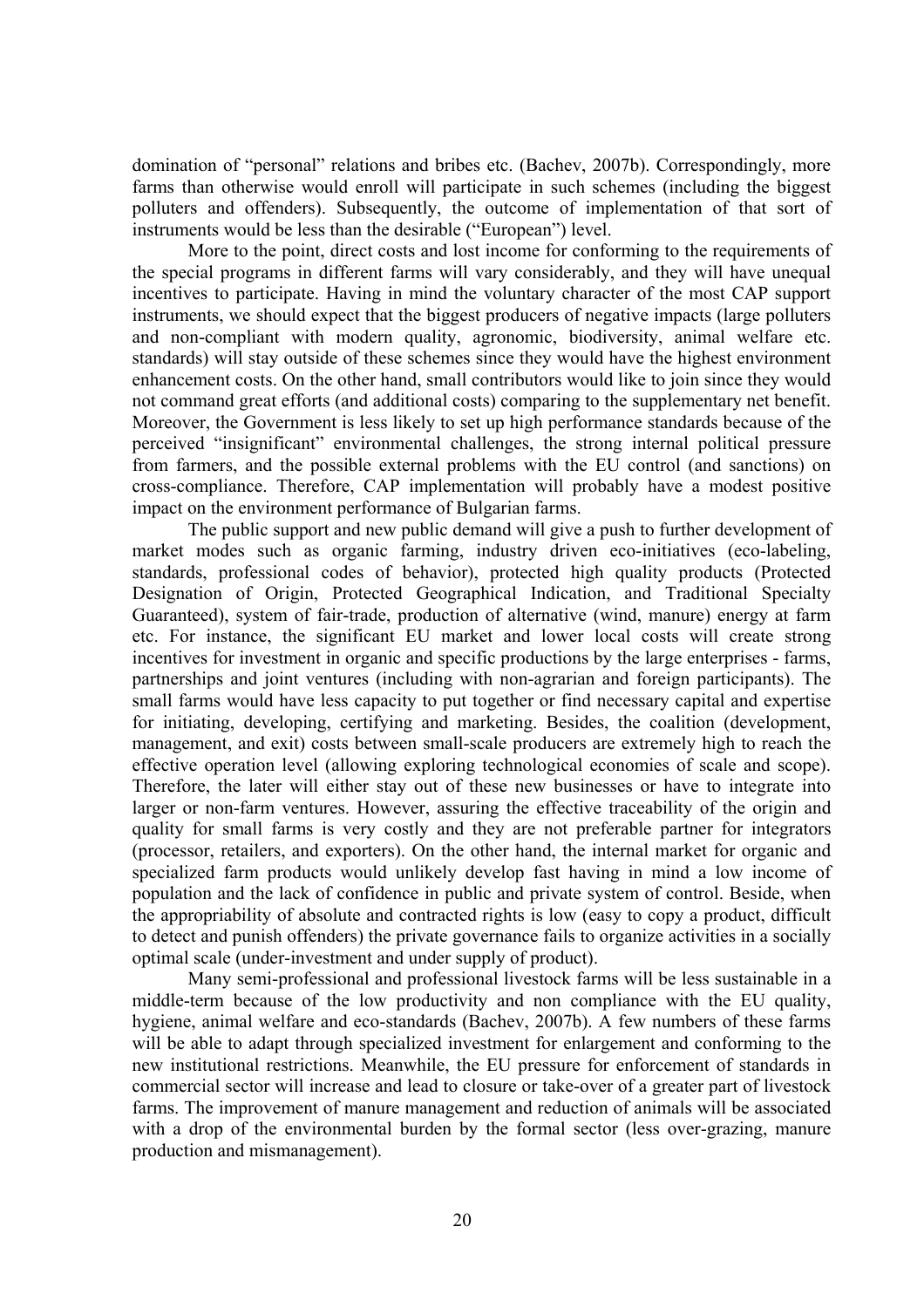On the other hand, only few subsistence farms will likely undertake market orientation and extend their present scale because of the lack of entrepreneurship, resources, advanced age of farmers, and insufficient demand for farm products (Bachev, 2007b). For authorities will be practically impossible (costly or politically undesirable) to enforce the official standards in that huge informal sector of the economy. Therefore, massive (semi)subsistence farming with primitive technologies, poor food safety, environmental and animal welfare standards will continue to exist in years to come.

Some economic needs such as economizing on scale and scope or high interdependency of assets would bring about a change in size and governance of individual farms and/or evolution of group organization, cooperation, and joint ventures. For instance, a big interdependency of activities would require concerted actions for achieving certain eco-effect; a high asset dependency between livestock manure (over) supplier and nearby (manure demanding) organic crop farms would necessitate a coordination etc. A special governing size and/or mode will be also imposed by some of the institutional requirements. For example, a mandatory minimum scale of activities is set for taking part in certain public programs (e.g. marketing, agri-ecology, biodiversity, organic farming, tradition and cultural heritage); signing a 5 year public environmental contract would dictate a long-term lease or purchase of managed land etc.

Some production cooperatives would also profit from their comparative advantages (interdependency and complementarily to individual farms, potential for exploring economy of scale and scope on institutionally determined investment, adapting to formal requirements for support, using expertise, financing and executing projects, non-for-profit character etc.), and extend their activities into eco-projects, environmental services, eco-mediation between members etc.

Principally, the hybrid modes (public-private partnership) are much more efficient than the pure public forms given the coordination, incentives, and control advantages (Bachev, 2007a). In majority of cases, the involvement of farmers, farms organizations and other beneficiaries increases efficiency - decreases asymmetry of information, restricts opportunisms, increases incentives for costs-sharing, reduces management costs etc. For instance, a hybrid mode is more appropriate for supplying non-food services by farmers such as preservation and improvement of biodiversity, landscape, historical and cultural heritages. That is determined by the farmers information superiority, the strong interlinks of activity with the traditional food production (economy of scope), the high assets specificity to the farm (farmers competence, a high cite-specificity of investments to the farm and land), and the spatial interdependency (the need for cooperation of farmers at regional or wider scale), and the farm's origin of negative externalities.

Moreover, enforcement of most labor, animal welfare, biodiversity etc. standards is often very difficult or impossible at all. That is particularly troth for huge informal sector of the economy. Here individual "punishments" do not work well while overall damages from incompliance are immense. That is why policies should be oriented to market orientation of subsistence farms, support and incentives for collective modes, and eco-programs for informal farms and groups. Principally, public support to voluntary environmental initiatives of farmers and rural organizations (informing, training, assisting, funding) would be much more effective than mandatory public modes in terms of incentive, coordination, enforcement, and disputing costs.

Furthermore, involvement of farmers, farmers organizations, and interests groups in priority setting and management of public programs at different level is to be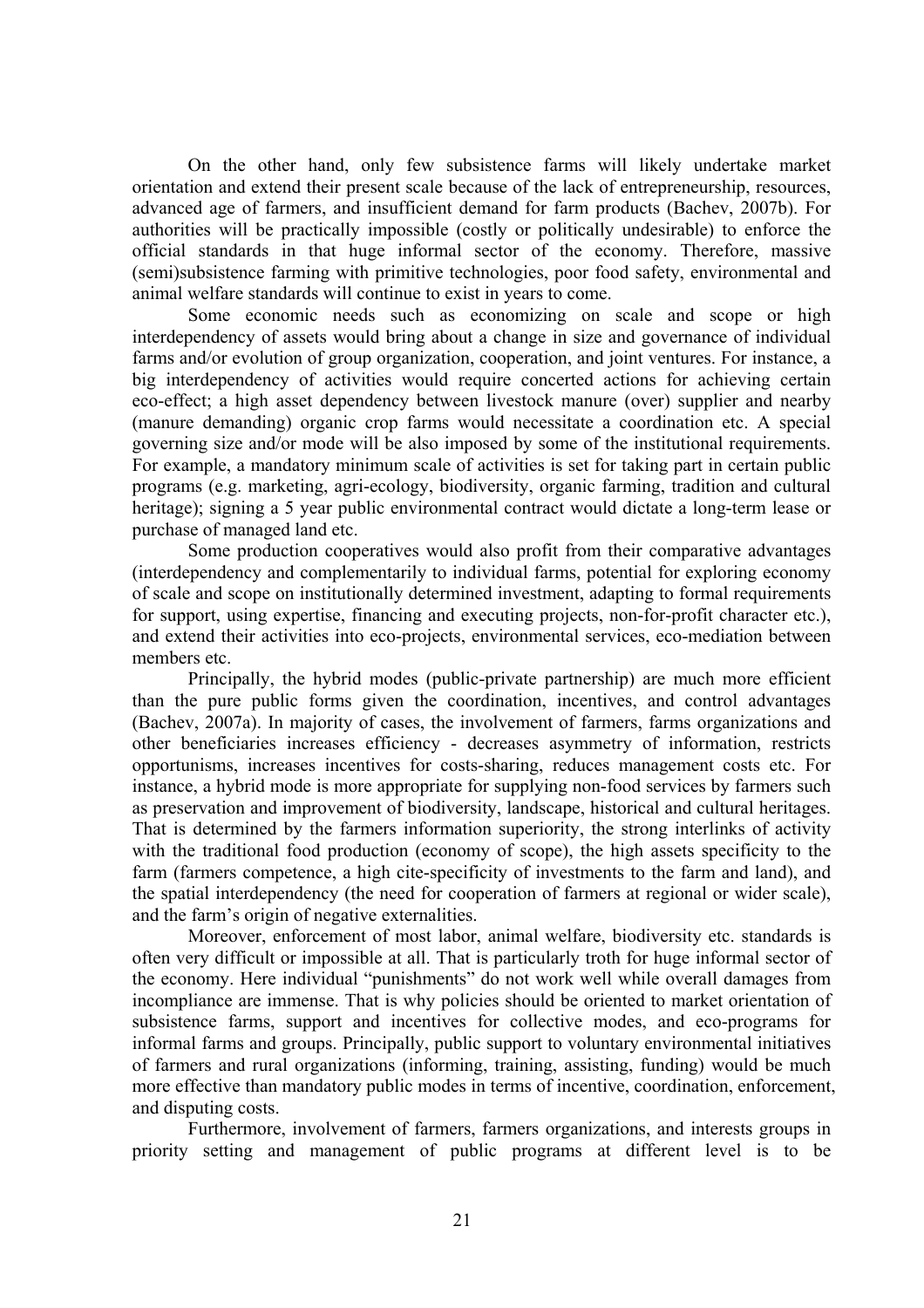institutionalized in order to decrease information asymmetry and possibility for opportunism, diminish costs for coordination, implementation and control, and increase overall efficiency and impact.

An immediate result of new market and public opportunities for getting additional income (profiting) from environmental products and services will be an amelioration of the economic performance and overall sustainability of many farms and rural households.

There are still a number of "blank points" in adaptation of EU regulations in Bulgarian agriculture. For instance, "the whole farm" is a subject of support in agri-environmental measures (e.g. organic farming) but its borders are not defined at all in the national legislation. That will create serious difficulties since land and other resources of the majority of farms are considerably fragmented and geographical dispersed.

Furthermore, all surveys show that many of the specific new regulations are not well known by the implementing authorities and majority of farmers (Bachev, 2007b). The lack of readiness and experiences would require some time lag until the "full" implementation of the CAP. The later will depend on the pace of building an effective public and private capacity, and training of (acquiring learning by doing experience by) bureaucrats, farmers, and other agrarian agents. Besides, most of the farm managers have no adequate training and managerial capability, and are old in age with a small learning and adaptation potential<sup>22</sup>. Therefore, there will be significant inequalities in application (enforcement) of new laws and standards in diverse sectors of agriculture, and farms of different type and size, and various regions of the country.

Last but not least important, there will be enhance competition for environmental resources between different industries and interests. That would push further overtaking the natural resources away from the farm governance and change into non-agricultural (urban, tourism, transport, industry etc.) use. The needs to compete for and share resources would also deepen conflicts between various interests and social groups, regions, and even with neighboring states. All that would require a special governance (cooperation, public order, hybrid form) at local, national and transnational scales to reconcile conflicts in the benefit of an effective environmental management.

According to the experts the implementation of EU CAP will affect most aversely sustainability of dairy farms in the country (Bachev, 2007b). Our survey of dairy farms has found out that different type of farms have unequal capacity for adaptation to new EU requirements and unlike expectation about the probable impact of CAP on their farms<sup>23</sup>.

A great number of farms have no sufficient capacity for adaptation to new institutional requirements for the dairy sector (Table 2). That is particularly truth for the small-scale unregistered producers which dominate the sector. Bigger milk producing firms on the other hand, indicate they process a big or good capacity in terms of "knowledge on new regulations", "skills and knowledge for adaptation", "improvement of quality and hygiene", "improving animal welfare", and "improving eco performance". The potential for adaptation to new environment and animal welfare requirements of the few cooperatives in the area is low. Furthermore, only a third of dairy holdings believe their production capacity corresponds to the modern requirements of competition, productivity, and justification of improvement of environmental performance and animal welfare. Merely one-seventh of

<sup>&</sup>lt;sup>22</sup> Farm managers older than 45 and 65 are 85% and 40% accordingly (MAF, 2004).

<sup>&</sup>lt;sup>23</sup> Survey was carried out in summer 2007 and included 66 commercial dairy farms of different type from two major milk producing regions - Plovdiv and Pazarjik.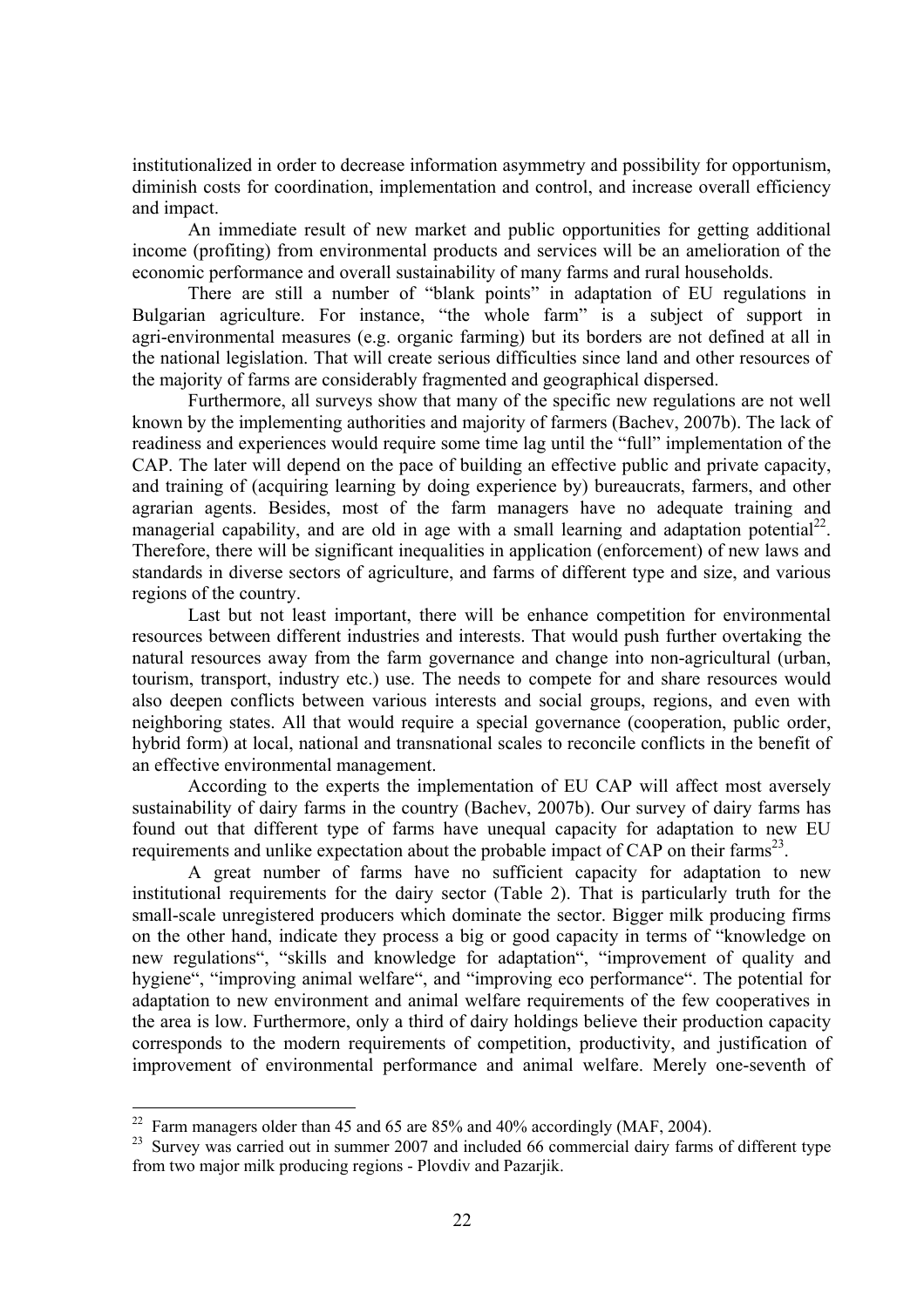dairy farms have potential (internal capacity, access to outside sources) to fund necessary investment associated with the adaptation to new EU norms and standards.

| <b>Farms capacity</b>               | <b>Unregistered</b> | <b>Firms</b> | Coops | <b>Total</b> |
|-------------------------------------|---------------------|--------------|-------|--------------|
| Extend of knowledge on new          | 22.73               | 63.64        | 100   |              |
| requirements                        |                     |              |       | 38.24        |
| Available skills and knowledge      | 22.73               | 54.55        | 100   |              |
| for adaptation                      |                     |              |       | 35.29        |
| Available production capacity       | 27.27               | 45.45        |       | 32.35        |
| Improvement of quality and hygiene  | 36.36               | 72.73        | 100   |              |
| standards                           |                     |              |       | 50.00        |
| Improving animal welfare            | 31.82               | 72.73        |       | 44.12        |
| Improving environmental performance | 31.82               | 54.55        |       | 38.24        |
| Finding necessary investment        | 9.09                | 27.27        |       | 14.71        |

| Table 2: Share of farms with big and good capacity for adaptation to new |
|--------------------------------------------------------------------------|
| EU requirements for dairy sector (per cent)                              |

*Source: survey data* 

| <b>Impact on:</b>                      | Unregistered                                   |      | <b>Firms</b> |       | <b>Total</b> |       |
|----------------------------------------|------------------------------------------------|------|--------------|-------|--------------|-------|
|                                        | $\pm$                                          |      | $\ddot{}$    |       | $\ddot{}$    |       |
| Volume of production                   | 22.73                                          | 9.09 | 36.36        | 27.27 | 26.47        | 14.71 |
| Income of farm                         | 22.73                                          | 9.09 | 45.45        | 18.18 | 29.41        | 14.71 |
| Technology of production               | 13.64                                          | 4.55 | 54.55        | 9.09  | 26.47        | 5.88  |
| Investment                             | 18.18                                          | 4.55 | 45.45        | 18.18 | 26.47        | 8.82  |
| Products quality                       | 18.18                                          | 0.00 | 45.45        | 0.00  | 26.47        | 0.00  |
| Access to public programs              | 9.09                                           | 4.55 | 54.55        | 9.09  | 23.53        | 8.82  |
| Improvement of animals care            | 13.64                                          | 0.00 | 45.45        | 9.09  | 26.47        | 2.94  |
| Improvement of care for<br>environment | 9.09                                           | 0.00 | 54.55        | 9.09  | 23.53        | 2.94  |
| Development of infrastructure          | 9.09                                           | 0.00 | 54.55        | 9.09  | 23.53        | 2.94  |
| Opportunities for new income           | 18.18                                          | 9.09 | 36.36        | 9.09  | 23.53        | 8.82  |
| Social status of your household        | 13.64                                          | 4.55 | 45.45        | 27.27 | 23.53        | 11.76 |
| Source: survey data                    | $(+)$ - positive impact; (-) - negatove impact |      |              |       |              |       |

## **Table 3: Expectation for impact of EU CAP implementation on your farm (percent of farms)**

Our survey has also found out that a great part of unregistered farms believes that the introduction of CAP measures will have a "neutral impact" on their income, volume and technology of production, investment level, product quality, access to public programs,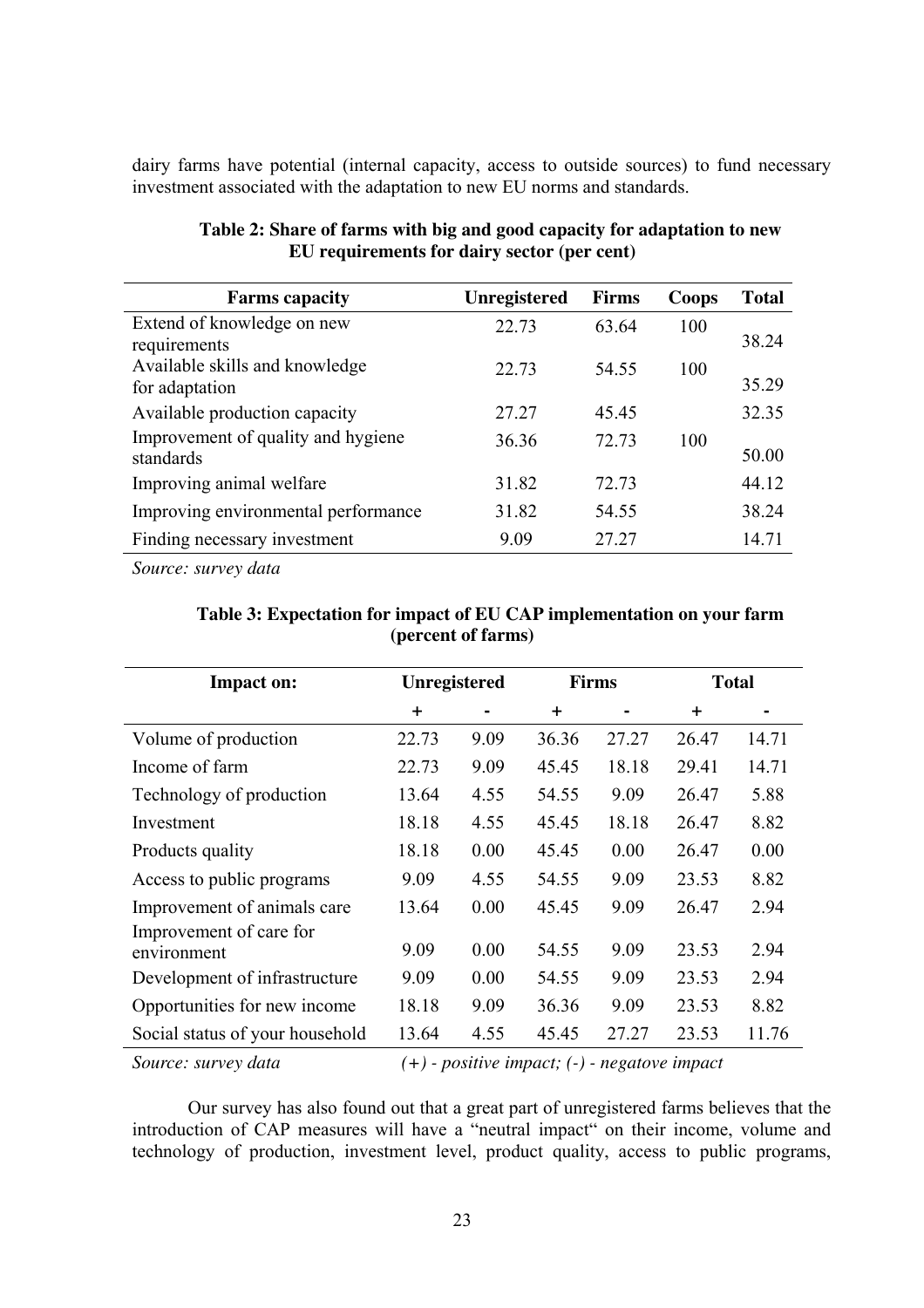improvement of environmental care, improvement of animal welfare, development of infrastructure, possibilities for new income generation, and social status of farm households (Table 3). On the other hand, a bulk of firms expects a "positive" effect in all above directions. The cooperatives are merely optimistic for the CAP affect on the improvement of animal welfare while expectations for its impact on income and access to public programs are negative.

Lastly, just under 12% of surveyed farms report they do not need to make any considerable changes in order to keep selling milk in new conditions. Almost two-third of them says they have to make progressive changes in "hygiene of production", more than 41% in "milk quality", and 26% in "volume of production" and "animal care". For more than 35% of farms the adaptation to new requirements for safety, quality, eco-conditionality etc. is associated with "significant costs and investment" and raising "amount and intensity of labor".

#### **Conclusions**

Our analysis of environmental management in Bulgarian agriculture let us identify the major environmental problems and risks, and specify the driving factors for their emergence and persistence, and make more realistic forecast about the eco development. We have proved that the contemporary development of Bulgarian agriculture is associated with specific (and quite different from other European states) environmental challenges, some of them reaching up to the point of no or limited management (e.g. degradation of soil quality, erosion etc.). That has been a result of the specific institutional and governing structure evolving in the sector during the past 20 years. The comparative institutional and transaction costs analysis also shows that implementation of the common EU policies will give unlike results in "Bulgarian" conditions. In short and medium term it most likely will enlarge income, technological and environmental discrepancy between different farms, sub-sectors and regions. In a longer-term environmental hazard(s) caused by the agricultural development will enlarge unless effective public and private measures are taken to mitigate the existing and emerging environmental problems and risks.

The identification of efficiency, complementarities, and sustainability of different modes of environmental governance has a substantial importance for the improvement of public policies, and individual and business strategies. Firstly, it helps anticipate possible cases of market, private sector, and public (community, Government, international assistance) failures, and design appropriate modes for public intervention – assistance, regulation, in-house organization, partnership with private sector, fundamental institutional and property rights modernization. In particular, it facilitates formulation of specific policies and institutional framework to overcome the existing environmental problems, and safeguard against the possible eco-risks, and avoid the severe environmental challenges in developed countries. Next, it could assist agrarian and rural agents organizational modernization and individual and collective actions in successful adaptation to changing economic, institutional and natural environment.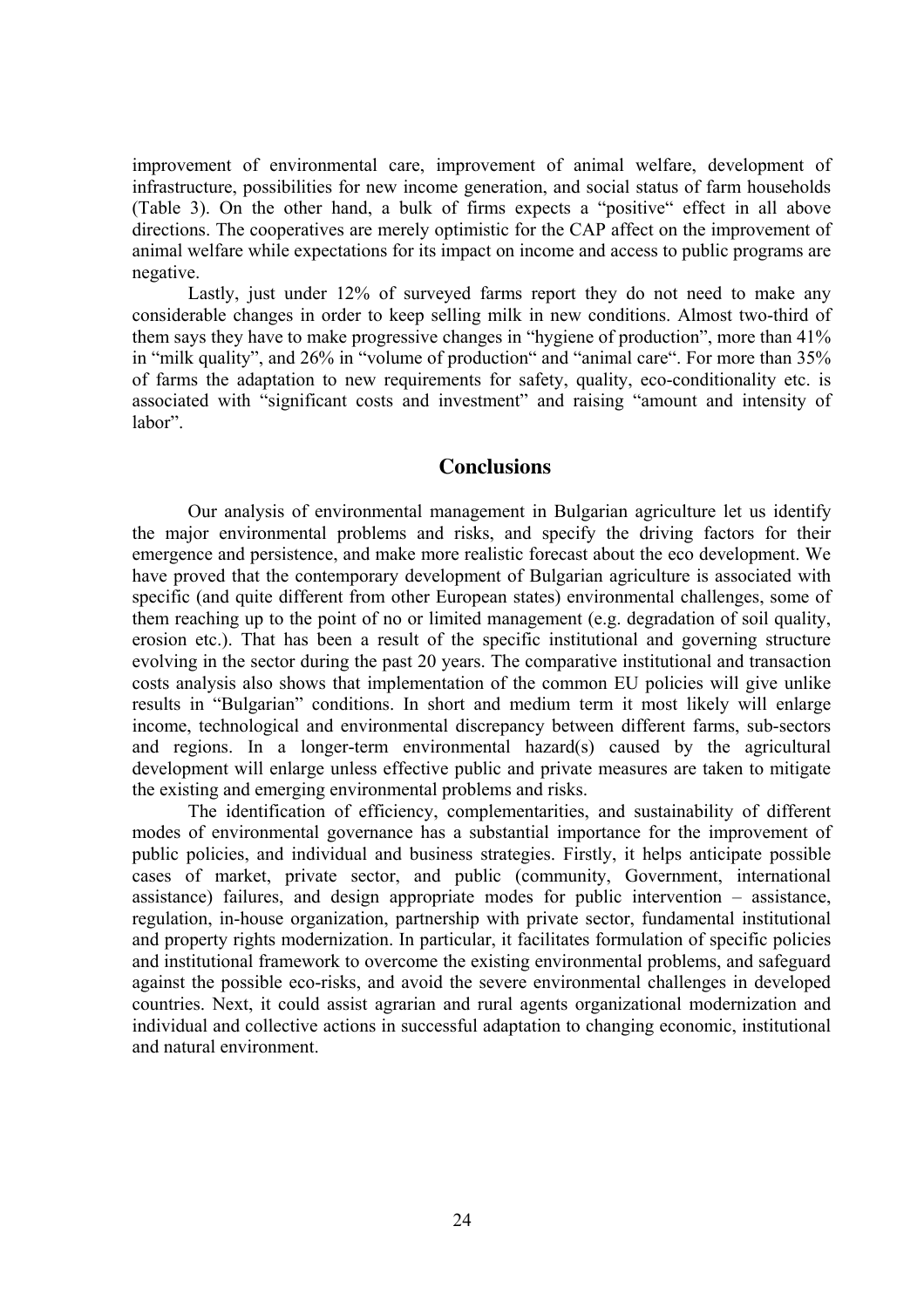#### **References:**

- Bachev H. (2004): Efficiency of Agrarian Organizations, in: Farm Management and Rural Planning No 5, Kyushu University, Fukuoka, pp. 135-150.
- Bachev H. (2006): Governing of Bulgarian Farms Modes, Efficiency, Impact of EU Accession, in: Agriculture in the Face of Changing Markets, Institutions and Policies: Challenges and Strategies, J.Curtiss, A.Balmann, K.Dautzenberg and K.Happe (eds.), IAMO, Halle (Saale), pp. 133-149.
- Bachev H. (2007): Governing of Agrarian Sustainability, ICFAI Journal of Environmental Law, Vol. VI, 2, Hyderabad, pp. 7-25.
- Bachev H. (2008): Governing of Environmental Challenges and Sustainability of Bulgarian Agriculture, in: Environmental Challenges and Human Security: Recognizing and Acting on Hazard Impacts, P.Liota (ed.), Springer, Amsterdam.
- Bachev H. and M. Kagatsume (2002a): Restructuring of Bulgarian Agriculture, in: Agricultural Restructuring and Environmental Issues in Eastern Europe under the Transition Process, Graduate School of Agriculture, Kyoto University, Kyoto, pp. 180-203.
- Bachev H. and M.Kagatsume (2002b): Governing of Financial Supply in Bulgarian Farms, The Natural Resource Economics Review No 8, pp.131-150.
- Bachev H. and M.Kagatsume (2005): Assessment of Farm Support Policies and Likely Impact of CAP Implementation on Farm Structures and Sustainability in Bulgaria, The Natural Resource Economics Review No 11, pp.173-192.
- Bachev H. and M.Tsuji (2001): Structures for Organization of Transactions in Bulgarian Agriculture, Journal of the Faculty of Agriculture of Kyushu University No 46 (1), pp. 123-151.
- Bentcheva N. and S. Georgiev (1999): Country Report on the Present Environmental Situation in Agriculture – Bulgaria, in: Central and Eastern European Sustainable Agriculture Network, Proceedings FAO workshop, Gödöllő.
- Coase R. (1960): The Problem of Social Costs, Journal of Law and Economics 3: 1-44.
- Dupraz P., K. Latouch, and F. Bonnieux (2004): Economic Implications of Scale and Threshold Effects in Agri-environmental Processes, Paper presented at the 90 EAAE Seminar, October 27-29, 2004, Rennes.
- Furuboth E. and R. Richter (1998): Institutions and Economic Theory: The Contribution of the New Institutional Economics, The University of Michigan Press, Ann Arbor.